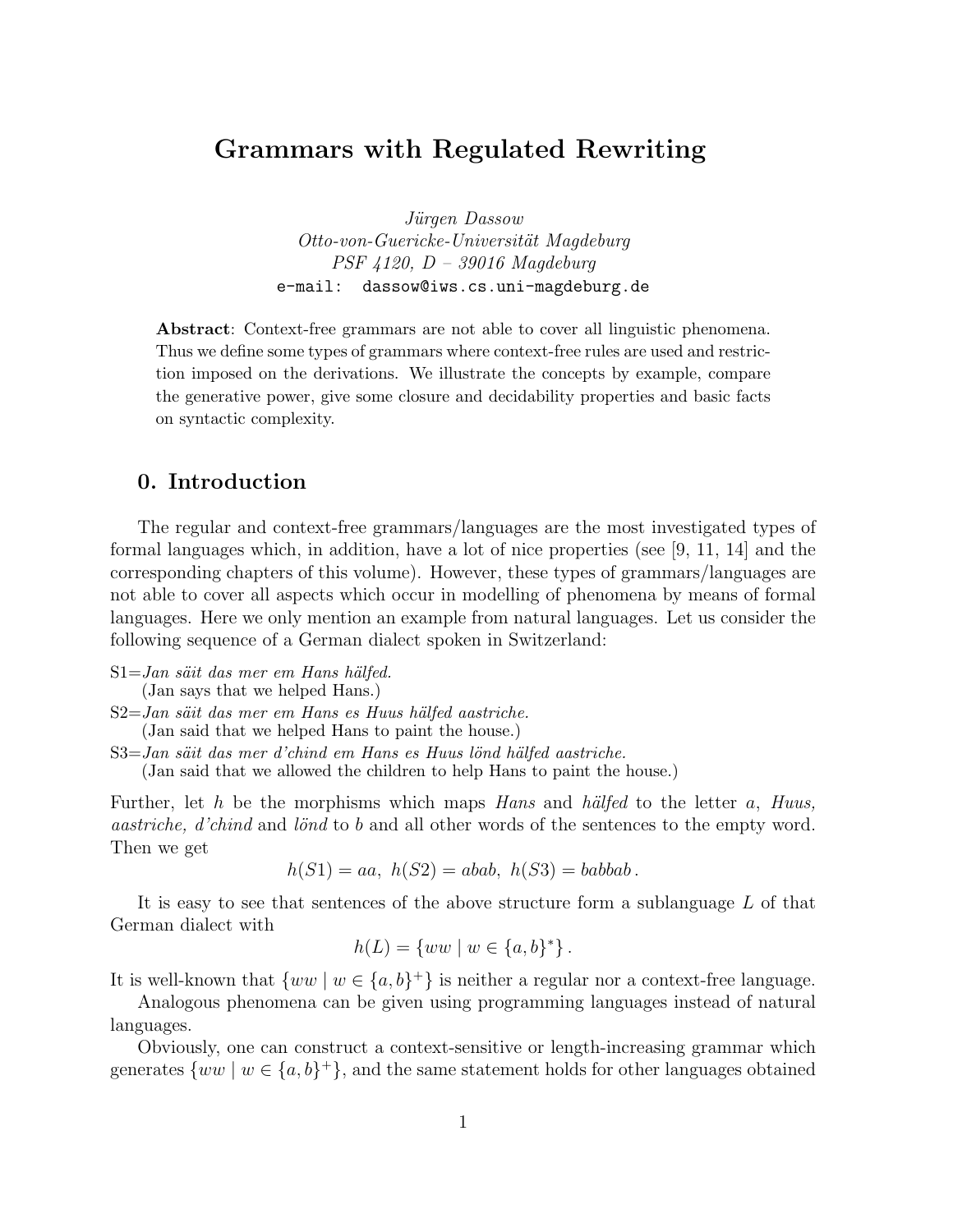by modelling aspects of natural or programming languages. However, the corresponding classes of grammars and languages have bad features, e.g. for context-sensitive grammars, the emptiness problem is undecidable and only exponential algorithms are known for the membership problem. Moreover, such concepts as derivation tree, which is an important tool for the analysis of context-free and natural languages, cannot be transformed to context-sensitive and length-increasing grammars.

Therefore one is interested in classes of languages which on the one hand only use context-free production rules and a sequential derivation process and on the other hand have a larger generative capacity by some additional mechanisms. In this chapter we present some of such classes where the mechanisms select some derivations as successful and take the corresponding terminal words into the language whereas the words obtained by other derivations are not taken into the language.

We finish this section with some notations. For a word w we denote by  $Perm(w)$  the set of words which are obtained from  $w$  by a permutation of the letters. For a language  $L$ we define  $Perm(L)$  as union of all sets  $Perm(w)$  taken over all words  $w \in L$ . Let  $U \subseteq V$ , then the morphism  $h_U: V^* \to U^*$  is defined by  $h_U(a) = a$  for  $a \in U$  and  $h_U(b) = \lambda$  for  $b \notin U$ . By  $\Longrightarrow^*$  we denote the reflexive and transitive closure of a relation  $\Longrightarrow$ .

Moreover, in Section 5 we shall assume that the reader is familiar with the basic concepts of computational complexity. We refer to [11].

#### 1. Control by Prescribed Sequences of Productions

We start with a type of grammars where we require that the sequence of productions applied in a derivation belong to a given regular language associated with the grammar. Formally we get the following definition.

**Definition 1** i) A regularly controlled grammar is a quintuple  $G = (N, T, S, P, R)$  where  $- N, T, P$  and S are specified as in a context-free grammar,

 $- R$  is a regular set over P.

ii) The language  $L(G)$  generated by G consists of all words  $w \in T^*$  such that there is a derivation

$$
S \Longrightarrow_{p_1} w_1 \Longrightarrow_{p_2} w_2 \Longrightarrow_{p_3} \ldots \Longrightarrow_{p_n} w_n = w
$$

with

$$
p_1p_2p_3\ldots p_n\in R.
$$

Example 1 Let

$$
G_1 = (\{S, A, B\}, \{a, b\}, S, \{p_0, p_1, p_2, p_3, p_4, p_5, p_6, p_7, p_8\}, R)
$$

be a regulary controlled grammar where

$$
p_0 = S \to AB, p_1 = A \to aA, p_2 = B \to aB, p_3 = A \to bA, p_4 = B \to bB,
$$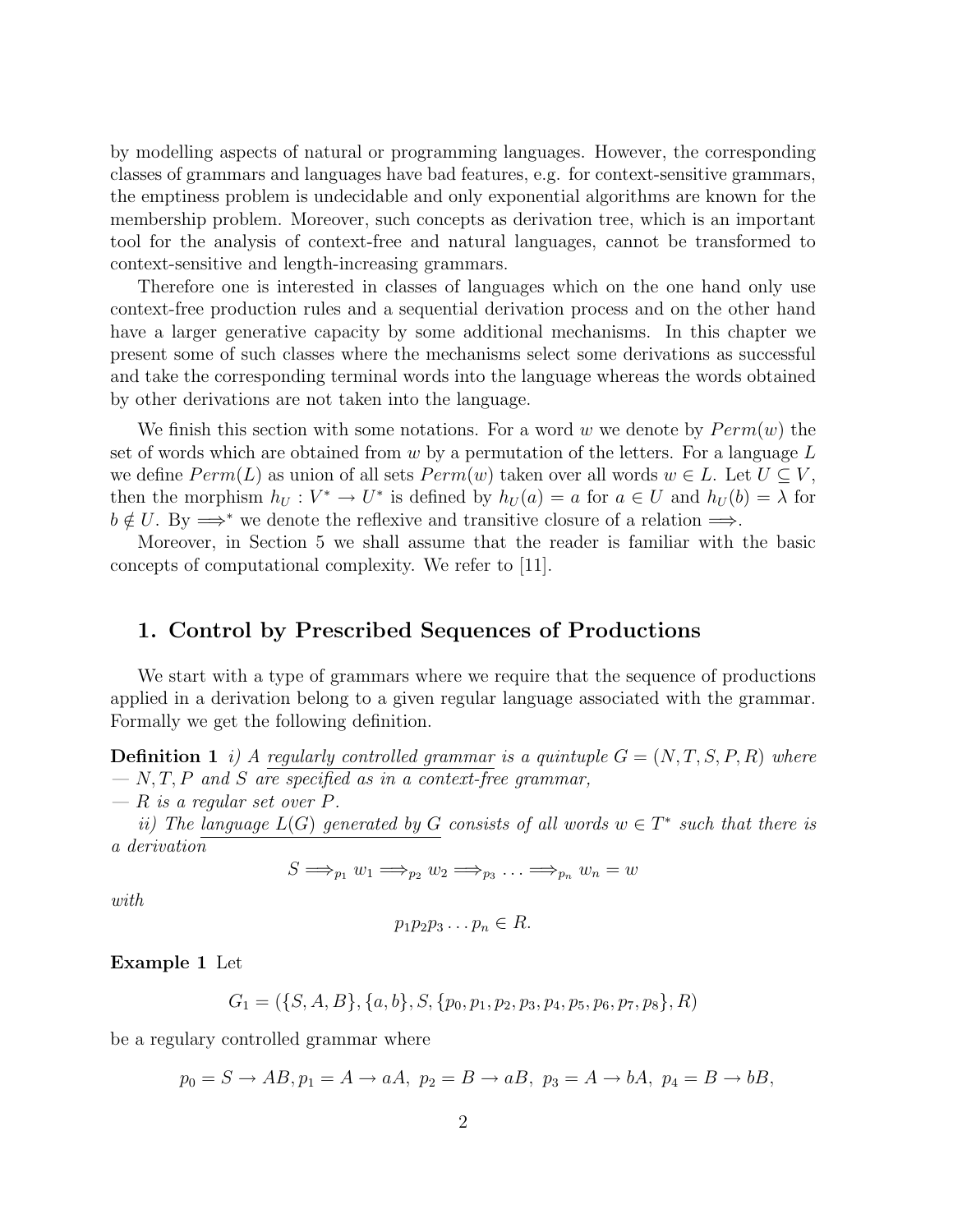$$
p_5 = A \rightarrow a
$$
,  $p_6 = B \rightarrow a$ ,  $p_7 = A \rightarrow b$ ,  $p_8 = B \rightarrow b$ ,  
\n $R = p_0 \{p_1 p_2, p_3 p_4\}^* \{p_5 p_6, p_7 p_8\}.$ 

Any derivation has to start with  $p_0$  which yields AB. By the application of  $p_1p_2$  or  $p_3p_4$ we generate from  $A$  and  $B$  the same letter  $a$  or  $b$ , respectively. Furthermore, this can be iterated. By  $p_5p_6$  and  $p_7p_8$  we produce the same letter from A and B and stop the derivation. Thus the generated language is

$$
L(G_1) = \{ww \mid w \in \{a, b\}^+ \}.
$$

Thus we can generate the non-context-free language which is of interest by the introduction of this chapter.

Assume that we want to apply the sequence  $q_1q_2 \ldots q_r \in R$  of productions and we have already applied  $q_1q_2 \ldots q_k$ ,  $k < r$ . If the resulting sentential form does not contain the left hand side of the production  $q_{k+1}$ , then by the above definition the derivation is blocked, i.e., we cannot use any string of  $R$ . In order to overcome this situation we give the following definition.

**Definition 2** We say that  $x \in V^+$  directly derives  $y \in V^*$  in appearance checking mode by application of  $p = A \rightarrow w \in P$  (written as  $x \Longrightarrow_p^{ac} y$ ) if one of the following conditions hold:

 $x = x_1 A x_2$  and  $y = x_1 w x_2$  or A does not appear in  $x, p \in F$  and  $x = y$ .

**Definition 3** i) A regularly controlled (context-free) grammar with appearance checking is a 6-tuple  $G = (N, T, S, P, R, F)$  where

 $- N, T, P, S$  and R are specified as in a regularly controlled grammar and  $- F$  is a subset of P.

ii) The language  $L(G)$  generated by G with appearance checking consists of all words  $w \in T^*$  such that there is a derivation

$$
S \Longrightarrow_{p_1}^{ac} w_1 \Longrightarrow_{p_2}^{ac} w_2 \Longrightarrow_{p_3}^{ac} \ldots \Longrightarrow_{p_n}^{ac} w_n = w
$$

with

$$
p_1p_2p_3\ldots p_n\in R.
$$

Example 2 We consider the regularly controlled grammar

$$
G_2 = (\{S, A, X\}, \{a\}, S, \{p_1, p_2, p_3, p_4, p_5\}, R, F)
$$

with appearance checking where

$$
p_1 = S \to AA
$$
,  $p_2 = S \to X$ ,  $p_3 = A \to S$ ,  $p_4 = A \to X$ ,  $p_5 = S \to a$ ,  
\n $R = (p_1^* p_2 p_3^* p_4)^* p_5^*$  and  $F = \{p_2, p_4\}$ .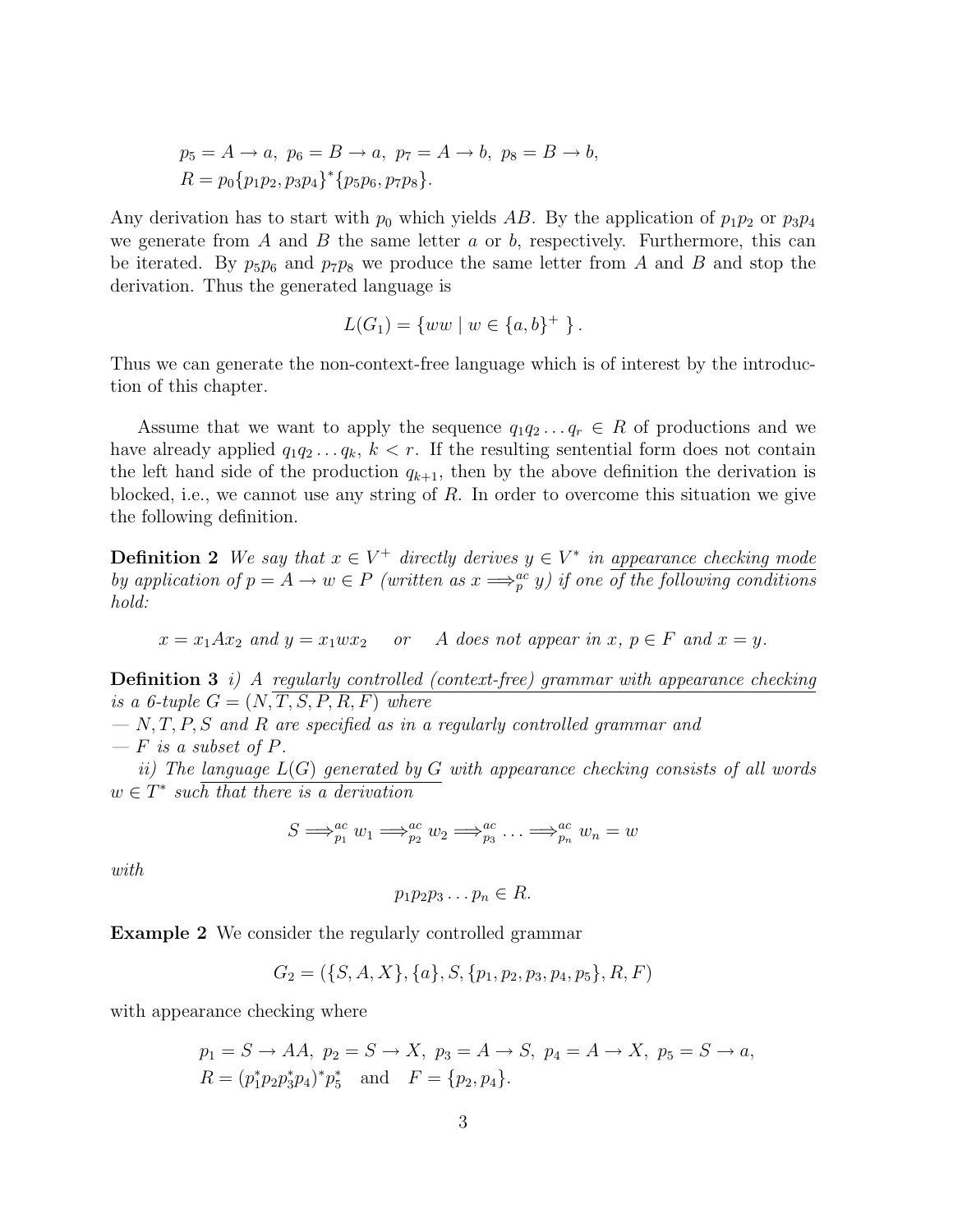We regard the sentential form  $w = S^{2^n}$  for some  $n \geq 0$  and assume that we have applied a sequence of  $(p_1^*p_2p_3^*p_4)^*$ . This situation holds for the axiom. We have to continue with  $p_5$  or  $p_1$ . In the former case we have to finish by further applications of  $p_5$ . Hence we get  $a^{2^n}$ . In the latter case after some applications of  $p_1$  we have to apply  $p_2$  which introduces X which cannot be terminated. Thus  $p_2$  has to be applied until all letters S are replaced. This gives  $S^n \implies (A^2)^n = A^{2^{n+1}}$ . Now we apply  $p_2$  in the appearance checking mode without changing the sentential form  $A^{2^{n+1}}$ . By the same argumentation we now have to replace all occurrences of  $A$  by  $p_3$  and then to apply  $p_4$  in the appearance checking mode. This yields  $A^{2^{n+1}} \implies S^{2^{n+1}}$  which is of the form as the sentential form we started with. Therefore  $G_2$  generates the non-semilinear language

$$
L(G_2) = \{a^{2^m} \mid m \ge 1\}.
$$

We denote by  $\lambda rC$ ,  $\lambda rC_{ac}$ ,  $rC$  and  $rC_{ac}$  the families of all languages generated by regularly controlled grammars (without appearance checking), regularly controlled grammars with appearance checking, regularly controlled grammars without erasing rules (and without appearance checking) and regularly controlled grammars with appearance checking and without erasing rules, respectively.

The following theorem summarizes the relations to the language families of the Chomsky hierarchy.

**Theorem 1** i) All languages of  $\lambda rC$  over a unary alphabet are regular. ii)  $CF \subset rC \subset rC_{ac} \subset CS$ iii)  $CF \subset rC \subseteq \lambda rC \subset \lambda rC_{ac} = RE$ 

*Proof.* Since the known proofs for statement i) use deep results from the theory of Petri nets (see [10]) we omit a proof.

 $CF \subset rC$ . Obviously, the context-free grammar  $G = (N, T, S, P)$  (which can be assumed to have no erasing rules) and the regularly controlled grammar  $G' = (N, T, S, P, P^*)$ generate the same language since the control set  $P^*$  imposes no restriction. This proves  $CF \subseteq rC$ . The strictness of the inclusion follows by Example 1.

 $rC \subset rC_{ac}$  and  $\lambda rC \subset \lambda rC_{ac}$ . The inclusions hold by definition. The strictnesses follow by i) and Example 2.

 $rC \subset CS$ . Let  $G = (N, T, S, P, R)$  be a regularly controlled grammar, and let  $\mathcal{A} =$  $(P, Z, z_0, Q, \delta)$  be a deterministic finite automaton (with input set P, set Z of states, initial state  $z_0$ , set Q of final states and transition function  $\delta$ ) which accepts R. Then we construct the length-increasing grammar  $G' = (N \cup \{S', \$\} \cup Z, T \cup \{\$\}, S', P')$  with P consisting of all rules of the following form:

 $-S' \to $z_0S$ 

(initial rule which introduces a marker in the beginning and a state),

 $-zx \to xz$  and  $xz \to zx$  for  $z \in Z$  and  $x \in N \cup T$ 

(by these rules the state can be moved to any place in the sentential form),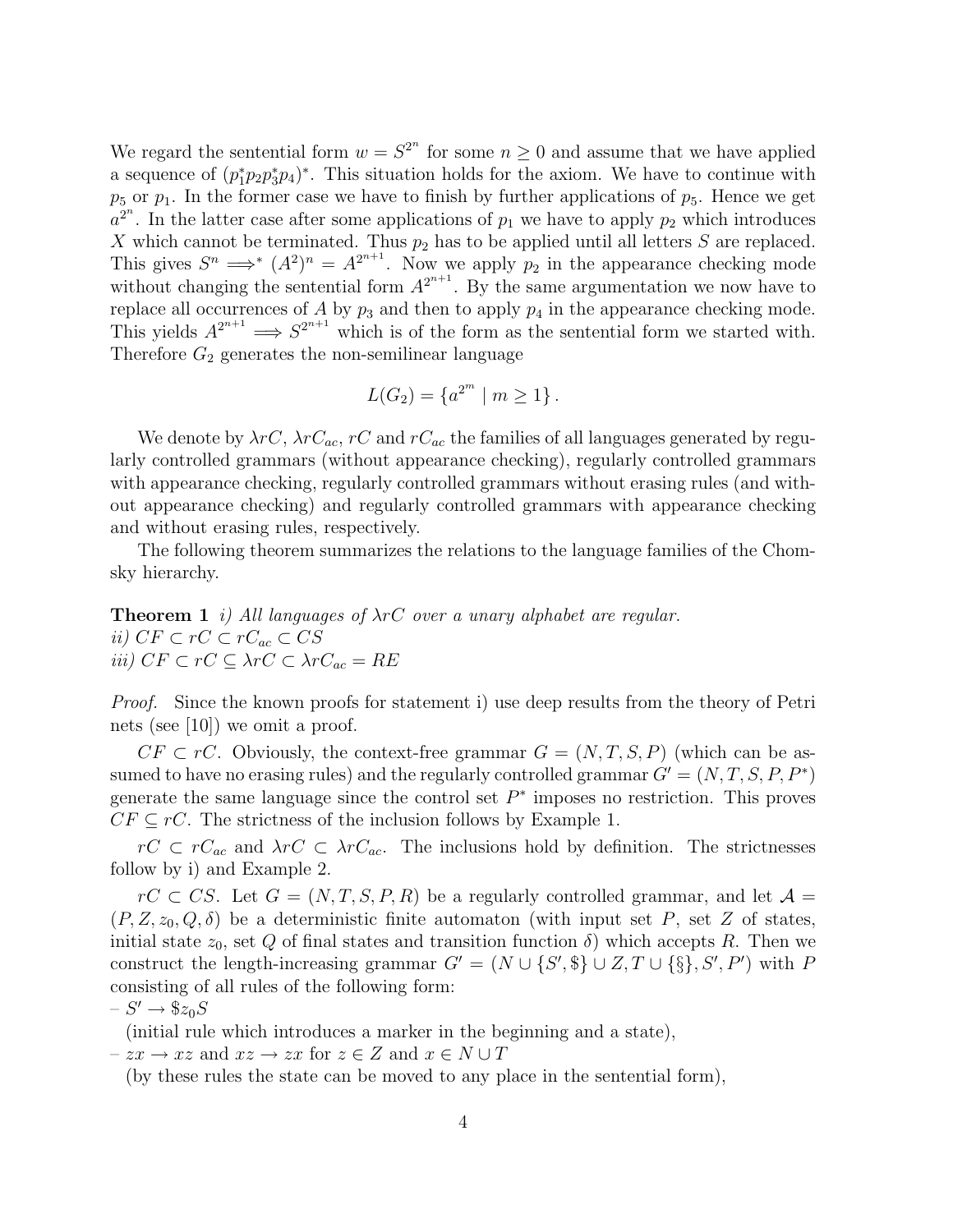- $-zA \rightarrow z'w$  for  $p = A \rightarrow w \in P$  and  $\delta(z, p) = z'$
- (this rule simulates an application of p and changes the state according to  $\delta$ ),

$$
-\$z \to \S^2 \text{ for } z \in Q
$$

(if a final state is reached, we can finish the derivation; all rules require a state).

By the explanation added to the rules we can only finish a derivation with a terminal word, if  $-$  besides the last rule  $-$  the sequence of productions belongs to the language R accepted by A and the last rule is  $\&z \to \S^2$ . Therefore we obtain  $L(G') = \S^2 \cdot L(G)$ . Because  $CS$  is closed under derivatives we get that  $L(G)$  belongs to  $CS$ .

For the proof of the other inclusions and strictnesses we refer to [2, 3].  $\Box$ 

The words of the (regular) control set describe the complete sequences of productions which are allowed. We now define a new type of grammars where we require only partial sequences of the derivations.

**Definition 4** i) A matrix grammar with appearance checking is specified as a quintuple  $G = (N, T, S, M, F)$  where

- $N$ ,  $T$  and  $S$  are specified as in a context-free grammar,
- $M = \{m_1, m_2, \ldots m_n\}, n \ge 1$ , is a finite set of sequences  $m_i = (p_{i_1}, \ldots, p_{i_{k(i)}}),$  $k(i) \geq 1, 1 \leq i \leq n$ , where any  $p_{i_j}$ ,  $1 \leq i \leq n, 1 \leq j \leq k(i)$ , is a context-free production
- F is a subset of all productions occurring in the elements of M, i.e.  $F \subseteq \{p_{i_j} : 1 \leq j \leq n_j\}$  $i \leq n, 1 \leq j \leq k(i)$ .

ii) We say that M is a matrix grammar without appearance checking if and only if  $F = \emptyset$ . *iii*) For  $m_i$ ,  $1 \leq i \leq n$ , and  $x, y \in V_G^*$ , we define  $x \Longrightarrow_{m_i} y$  by

$$
x = x_0 \Longrightarrow_{p_{i_1}}^{ac} x_1 \Longrightarrow_{p_{i_2}}^{ac} x_2 \Longrightarrow_{p_{i_3}}^{ac} \ldots \Longrightarrow_{p_{i_{k(i)}}}^{ac} x_{k(i)} = y
$$

iv) The language  $L(G)$  generated by G (with appearance checking) is defined as the set of all words  $w \in T^*$  such that there is a derivation

$$
S \Longrightarrow_{m_{j_1}} y_1 \Longrightarrow_{m_{j_2}} y_2 \Longrightarrow_{m_{j_3}} \ldots \Longrightarrow_{m_{j_k}} w
$$

for some  $k \geq 1, 1 \leq j_i \leq n, 1 \leq i \leq k$ .

The elements of M are called matrices.

Intuitively, the application of a matrix consist of an application of the productions of the matrix in the order given by the matrix.

Example 3 We consider the matrix grammar

$$
G_3 = (\{S, A, B\}, \{a, b\}, S, \{m_0, m_1, m_2, m_3, m_4\}, \emptyset)
$$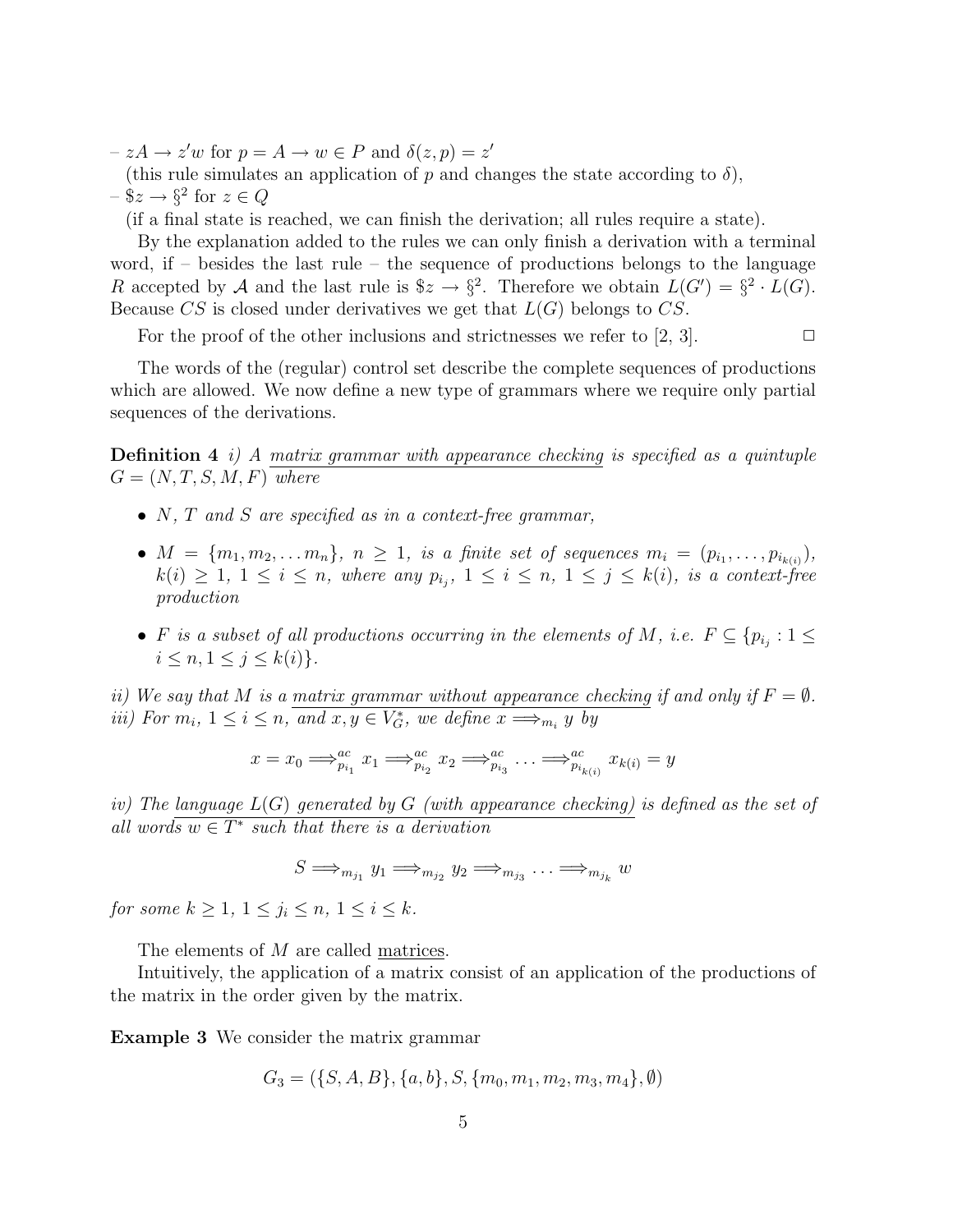(without appearance checking) where

$$
m_0 = (S \rightarrow AB), \ m_1 = (A \rightarrow aA, \ B \rightarrow aB), \ m_2 = (A \rightarrow bA, \ B \rightarrow bB),
$$
  
\n
$$
m_3 = (A \rightarrow a, \ B \rightarrow a), \ m_4 = (A \rightarrow b, \ B \rightarrow b).
$$

Assume we have a sentential form of the form  $w = zAzB$  for a certain word  $z \in \{a, b\}^*$ (any derivation has to start with an application of  $m_0$  which yields AB of the desired form). If we apply  $m_1$  or  $m_2$ , then we obtain  $x \land x \land x \land x \land x = a$  or  $x = b$ , respectively, which are sentential form of the form we started with. If we apply  $m_3$  or  $m_4$ , then we obtain *zxzx* with  $x = a$  or  $x = b$ , respectively. Therefore

$$
L(G_3) = \{ww \mid w \in \{a, b\}^+ \}.
$$

#### Example 4 Let

 $G_4 = (\{S, A, A', B, C, D\}, \{a, b\}, S, \{m_0, m'_0, m_1, m_2, m_3, m_4, m_5, m'_5\}, F)$ 

be a matrix grammar with appearance checking where

$$
m_0 = (S \to AB), \ m'_0 = (S \to AD), m_1 = (A \to A'A', \ B \to B),
$$
  
\n
$$
m_2 = (A \to E, \ B \to C), \ m_3 = (A \to a, D \to D), \ m_4 = (A \to E, D \to b),
$$
  
\n
$$
m_5 = (A' \to A, \ C \to C), \ m_6 = (A' \to T, \ C \to B), \ m'_6 = (A' \to E, D \to D),
$$
  
\n
$$
F = \{A \to E, A' \to E\}.
$$

Obviously, the matrices  $m_2$  and  $m_4$  can only be applied to a sentential form w, if w does not contain the letter  $A$ , since we generate the trap symbol  $E$  which cannot be replaced otherwise. The same holds for  $m_6$  and  $m'_6$  with respect to A'. Thus any derivation is essentially of the following form:

$$
S \implies_{m_0} AB \implies_{m_1} A'A'B \implies_{m_2} A'A'C \implies_{m_5} AA'C \implies_{m_5} AAC \implies_{m_6} AAB
$$
  
\n
$$
\implies_{m_1} A'A'AB \implies_{m_1} A'A'A'A'B \implies_{m_2} A'A'A'A'C \implies_{m_5} AAAAC \implies_{m_6} AAAAB
$$
  
\n
$$
\implies_{m_3}^* A^{2^{n-1}}B \implies_{m_1}^* (A')^{2^n}B \implies_{m_2} (A')^{2^n}C \implies_{m_4}^* A^{2^n}C \implies_{m'_5} A^{2^n}D
$$
  
\n
$$
\implies_{m_3}^* a^{2^n}D \implies_{m_4} a^{2^n}b.
$$

This implies  $L(G_4) = \{a^{2^m}b : m \ge 0\}.$ 

By  $\lambda M$ ,  $\lambda M_{ac}$ , M and  $M_{ac}$  we denote the families of languages generated by matrix grammars (without appearance checking), matrix grammars with appearance checking, matrix grammars without erasing rules (and without appearance checking) and matrix grammars with appearance checking and without erasing rules, respectively.

**Theorem 2**  $M = rC$ ,  $\lambda M = \lambda rC$ ,  $M_{ac} = rC_{ac}$  and  $\lambda M_{ac} = \lambda rC_{ac}$ .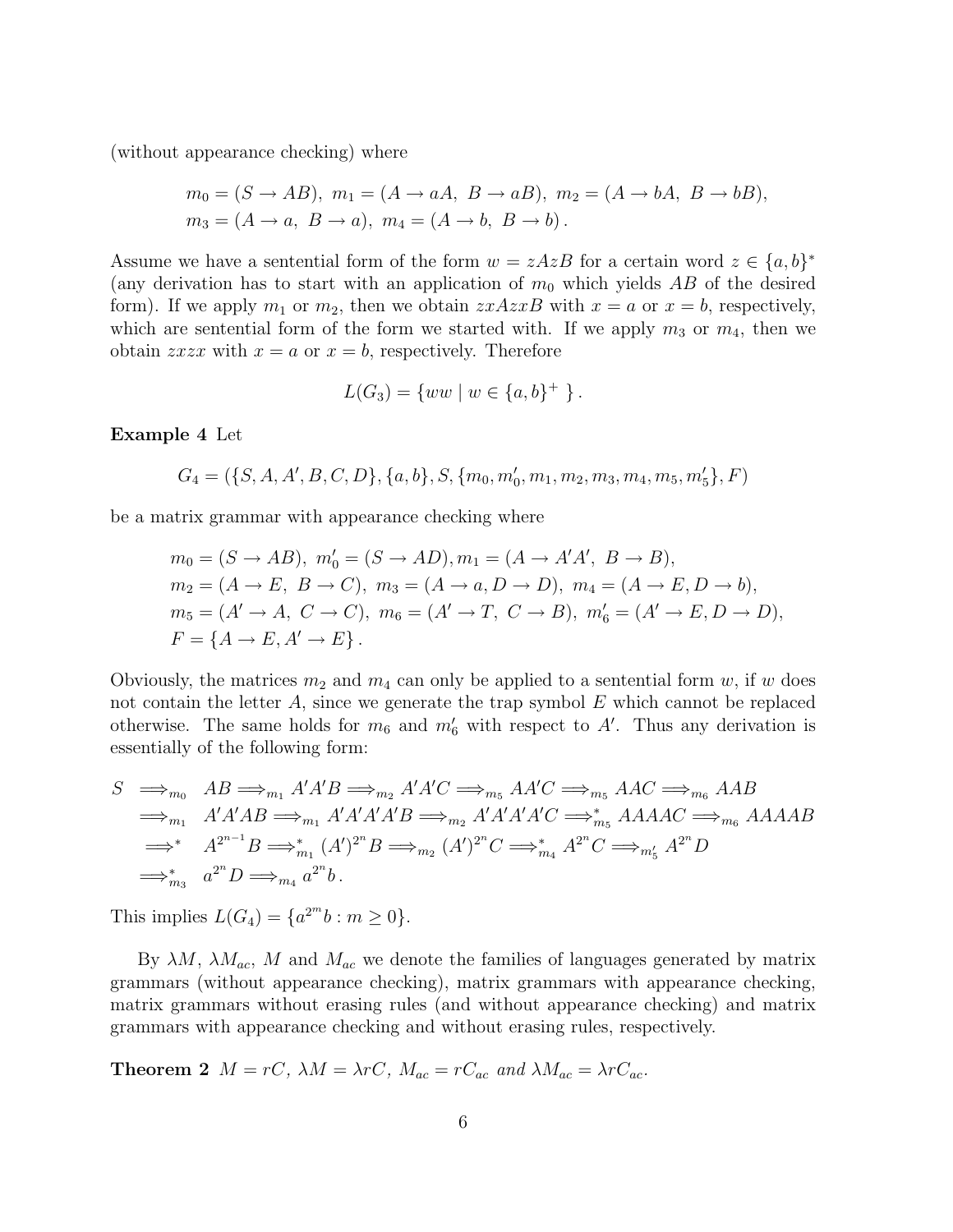*Proof.* We only prove the first statement; the proofs for the other statements can be given by modifications.

 $M \subseteq rC$ . Let  $G = (N, T, S, M)$  be a matrix grammar as in Definition 4. Then the regularly controlled grammar  $G' = (N, T, S, \{p_{i,j} \mid 1 \le i \le n, 1 \le j \le k(i)\}, M^*)$ generates  $L(G)$ .

 $rC \subseteq M$ . Let  $H = (N, T, S, P, R)$  be a regularly controlled grammar and let  $\mathcal{A} =$  $(P, Z, z_0, Q, \delta)$  be a deterministic finite automaton which accepts R (by the set Q of final states). Then we construct the matrix grammar

$$
H' = (N \cup \{(z, x) \mid z \in Z, x \in N \cup T\}, T, (z_0, S), M)
$$

where M consists of all matrices of the form

 $-(A \rightarrow w, (z, x) \rightarrow (\delta(z, p), x))$  for  $p = A \rightarrow w \in P$ ,  $x \in N \cup T$ ,  $z \in Z$ ,  $-( (z, A) \to (z, a_1)a_2a_3 \dots a_n, (z, a_1) \to (\delta(z, p), a_1))$  for  $p = A \to a_1a_2 \dots a_n \in P, z \in Z$ ,  $-((z, x) \rightarrow x)$  for  $z \in Q, x \in T$ .

It is easy to prove by induction that

$$
S \Longrightarrow_{p_1} w_1 \Longrightarrow_{p_2} w_2 \ldots \Longrightarrow_{p_k} x_1 x_2 \ldots x_s
$$

with  $x_i \in N \cup T$  for  $1 \leq i \leq s$  holds in H if and only if

$$
(z_0, S) \Longrightarrow^* (\delta(z_0, p_1 p_2 \dots p_k), x_1) x_2 x_3 \dots x_s
$$

holds in  $H'$ . Thus

$$
S \Longrightarrow_{p_1p_2...p_k} x_1x_2...x_s \in L(H)
$$

iff

$$
(z_0, S) \Longrightarrow^* (\delta(z_0, p_1 p_2 \ldots p_k), x_1) x_2 \ldots x_s \Longrightarrow x_1 x_2 \ldots x_s \in L(H').
$$

Now  $L(H) = L(H')$  follows.

In a matrix grammar, the rules of a matrix have to be used in the order given by the matrix. We can modify the definition by allowing that all rules of a matrix have to be used but they can be applied in an arbitrary order. If we require that a matrix can only be started, if all rules of the matrix used before have already been applied, we obtain unordered matrix grammars which have the same generative power as matrix grammars. In the following type of grammars we can start a new matrix before finishing those which have been started earlier.

**Definition 5** i) An unordered vector grammar is a quadruple  $G = (V, T, S, M)$  where N, T, M and S are defined as for matrix grammars.

ii) The language  $L(G)$  generated by G is defined as the set of all words  $w \in T$  such that there is a derivation

$$
S \Longrightarrow_{p-1} w_1 \Longrightarrow_{p_2} w_2 \Longrightarrow_{p_3} \ldots \Longrightarrow_{p_n} w
$$

where  $p_1p_2 \tldots p_n$  is a permutation of some element of  $M^*$ .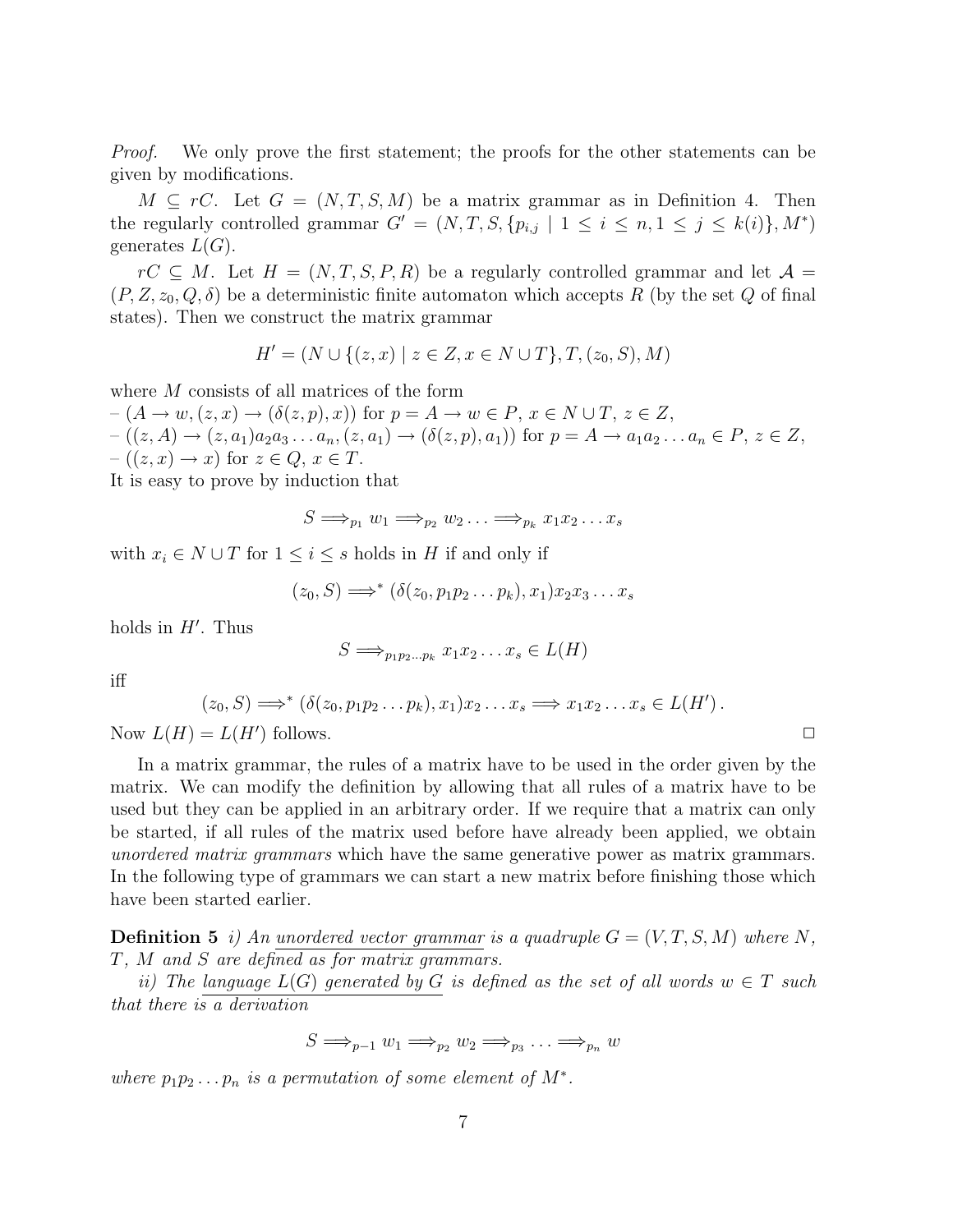Example 5 We consider the unordered vector grammar

$$
G_5 = (\{S, A, B\}, \{a, b\}, \{m_0, m_1, m_2, m_3, m_4\}, S, \emptyset)
$$

with

$$
m_0 = (S \rightarrow AB), \ m_1 = (A \rightarrow aA, \ B \rightarrow aB), \ m_2 = (A \rightarrow bA, \ B \rightarrow bB),
$$
  

$$
m_3 = (A \rightarrow a, \ B \rightarrow a), \ m_4 = (A \rightarrow b, \ B \rightarrow b).
$$

Obviously, any sentential form has the form s or  $zAz'B$  or  $zAz'$  or  $zz'B$  or  $zz'$  where z and  $z'$  are only generated by using rules for A and B, respectively. Since in a terminating derivation all rules of a matrix have to be used and the rules of a matrix introduce in z and z' the same letter, the number of occurrences of a in z and z' have to coincide, and the same holds for b. Furthermore, in order to terminate we use exactly one of the matrices  $m_3$  and  $m_4$ . Hence

$$
L(G_5) = \{ w x w' x : x \in \{a, b\}, w \in \{a, b\}^*, w' \in Perm(w) \}.
$$

We note that the control set  $Perm(M^*)$  is not regular in general. Assume that M consists of a single matrix  $(p, q)$ . Then  $Perm(M^*) \cap p^+q^+$  is the non-regular set  $\{p^nq^n \mid$  $n \geq 1$ . By the closure of regular sets under intersection we get that  $Perm(M^*)$  is not regular.

By  $\lambda uV$  and  $uV$  we denote the families of languages generated by unordered vector grammars and unordered vector grammars without erasing rules, respectively.

Without proof we mention some inclusion results for unordered vector languages.

Theorem 3  $CF \subset uV = \lambda uV \subset M$ .

$$
\Box
$$

**Theorem 4** Each language in  $uV$  is semilinear.

*Proof.* For a context-free grammar  $G = (N, T, S, P)$ , define the context-free grammar  $G' = (N, P, S, P')$  where P' consists of all rules  $p' = A \rightarrow h_N(w)p$  with  $p = A \rightarrow w \in P$ . Obviously, if  $v \in L(G')$  then  $Perm(v)$  contains a sequence of productions generating a terminal word. Conversely, if v is a sequence of productions generating a terminal word, then  $Perm(v)$  contains an element of  $L(G')$ . Therefore  $L(G')$  is semilinear.

Now let  $H = (N, T, S, M)$  be an unordered vector grammar. Further, let  $G =$  $(N, T, S, P)$  be the context-free grammar where P consists of all productions which occur in some matrix of M. Moreover, let G' be the context-free grammar  $G' = (N, P, S, P')$  associated with G as above. Then  $L(G') \cap Perm(M^*)$  is the set C of terminating derivations in  $H$ . Since the intersection of semilinear sets is semilinear,  $C$  is semilinear.

We define the linear transformation  $\tau$  as follows: For  $x = (x_1, x_2, \ldots, x_n) \in \Psi_P(C)$ , we set  $\tau(x) = \sum_{i=1}^{n} x_i \Psi_T(w_i)$  where  $p_i = A_i \rightarrow w_i$  is the *i*th rule of *P*. It is easy to see that  $\tau(\Psi_P(C)) = \Psi_T(L(H))$ . Since linear transformations preserve the semilinearity,  $L(H)$  is semilinear.  $\Box$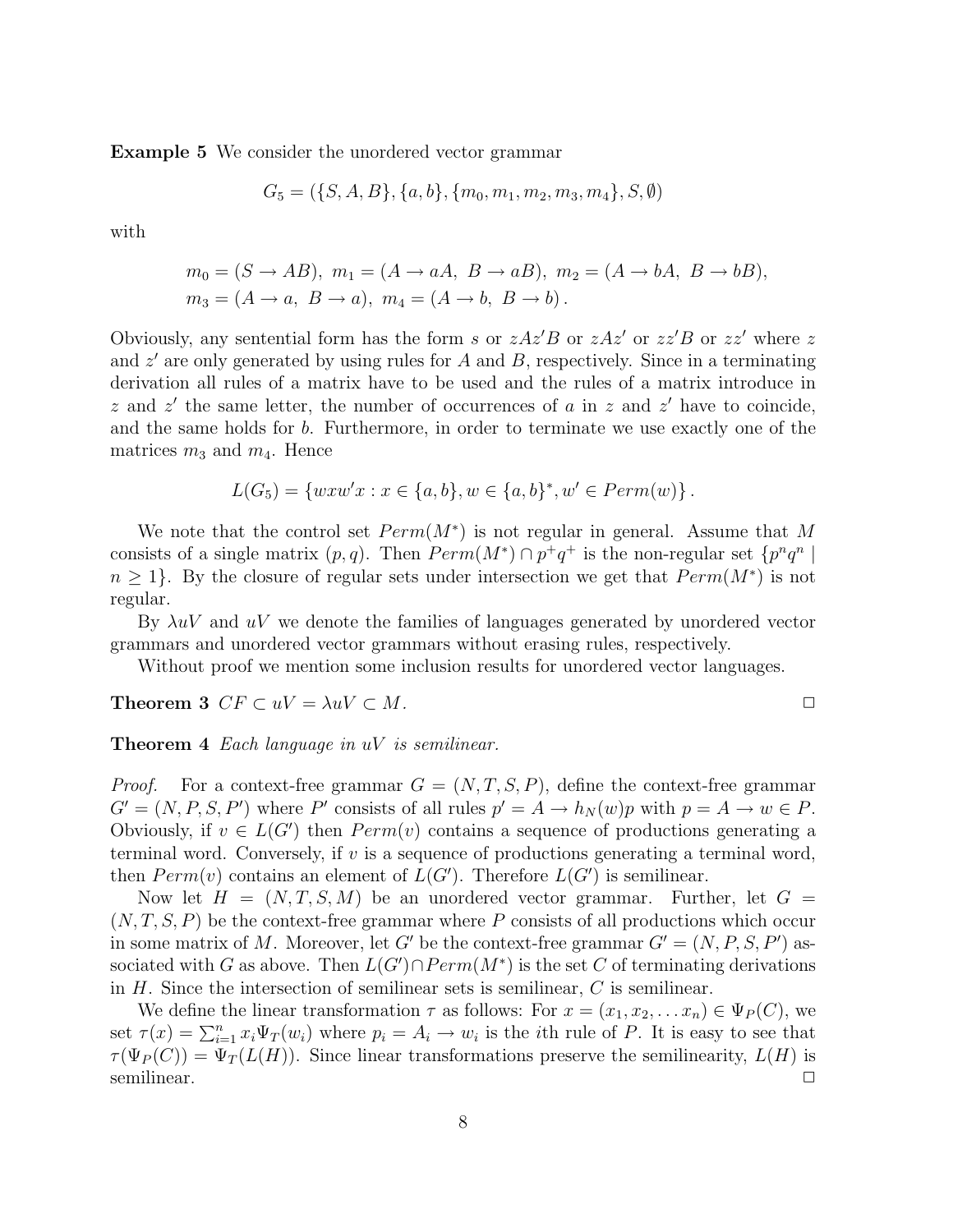#### 2. Control by Computed Sequences of Productions

In the preceding section the allowed derivations were given in the grammar. We now give some grammars where the derivation is accompanied by a computation which selects the allowed derivations.

**Definition 6** i) A programmed grammar is a quadruple  $G = (N, T, S, P)$  where N, T and S are specified as in a context-free grammar and P is a finite set of triples  $r = (p, \sigma, \varphi)$ where p is a context-free productions and  $\sigma$  and  $\varphi$  are subsets of P.

ii) If  $r = (p, \sigma, \emptyset)$  holds for any  $r \in P$ , then we say that G is a programmed grammar without appearance checking. Otherwise G is a programmed grammar with appearance checking.

iii) The language  $L(G)$  generated by G is defined as the set of all words  $w \in T^*$  such that there is a derivation

$$
S = w_0 \Longrightarrow_{r_1} w_1 \Longrightarrow_{r_2} w_2 \Longrightarrow_{r_3} \ldots \Longrightarrow_{r_k} w_k = w,
$$

 $k \geq 1$  and, for  $r_i = (A_i \rightarrow v_i, \sigma_i, \varphi_i)$ , one of the following conditions hold:

$$
w_{i-1} = w'_{i-1} A_i w''_{i-1}, w_i = w'_{i-1} v_i w''_{i-1}
$$
 for some  $w'_{i-1}, w''_{i-1} \in V_G$  and  $r_{i+1} \in \sigma_i$ 

or

$$
A_i \text{ does not occur in } w_{i-1}, \, w_{i-1} = w_i \text{ and } r_{i+1} \in \varphi_i.
$$

If  $r = (p, \sigma, \varphi)$ , then  $\sigma$  and  $\varphi$  are called the success field and failure field of r, respectively.

In a programmed grammar after applying a production  $p$  we "compute" (choose) the next production which has to be taken from its success field; if the left hand side of  $p$ does not occur in the sentential form, we apply  $p$  in the appearance checking mode and continue with a rule from its failure field.

Example 6 We consider the programmed grammar

$$
G_6 = (\{S, A, B\}, \{a, b\}, S, \{r_0, r_1, r_2, \dots, r_8\})
$$

with

$$
r_0 = (S \to AB, \{r_1, r_3, r_5, r_7\}, \emptyset), r_1 = (A \to aA, \{r_2\}, \emptyset),
$$
  
\n
$$
r_2 = (B \to aB, \{r_1, r_3, r_5, r_7\}, \emptyset), r_3 = (A \to bA, \{r_4\}, \emptyset),
$$
  
\n
$$
r_4 = (B \to bB, \{r_1, r_3, r_5, r_7\}, \emptyset), r_5 = (A \to a, \{r_6\}, \emptyset),
$$
  
\n
$$
r_6 = (B \to a, \emptyset, \emptyset), r_7 = (A \to b, \{r_8\}, \emptyset), r_8 = (B \to b, \emptyset, \emptyset).
$$

 $G<sub>6</sub>$  is a grammar without appearance checking since all failure fields are empty.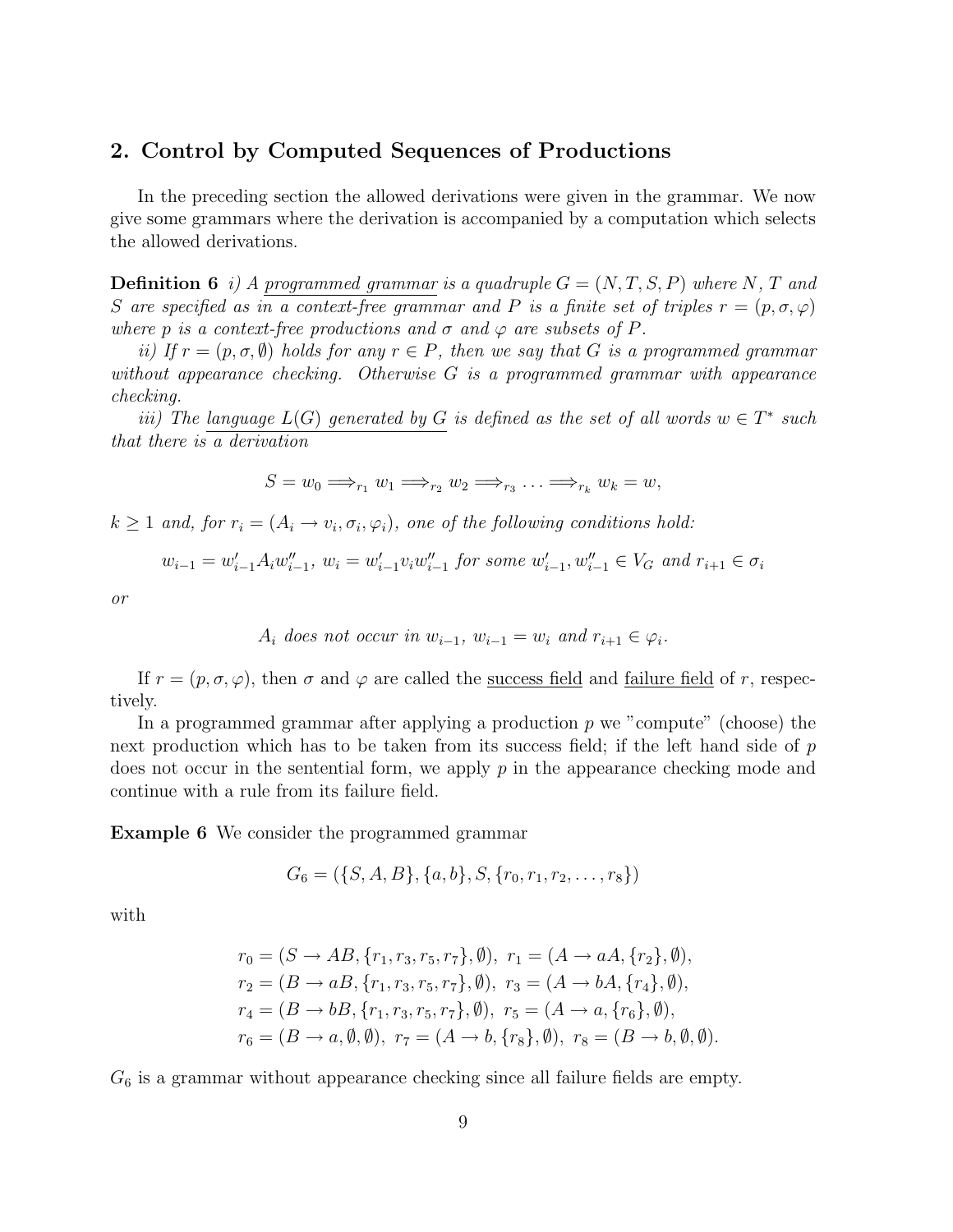Assume that we have a sentential form  $zAzB$  with  $z \in \{a, b\}^*$  and we have to apply a rule from the set  $Q = \{r_1, r_3, r_5, r_7\}$  (any derivation starts with an application of  $r_0$  which yields the sentential form AB and we have to continue with a rule of  $Q$ ). If we apply  $r_1$ or  $r_3$ , we have to continue with  $r_2$  or  $r_4$ , get  $zaAzaB$  or  $zbAzbB$ , respectively, and the next production has to be taken from  $Q$ , again. If we apply  $r_5$  or  $r_7$ , the next production has to be  $r_6$  or  $r_7$ , yielding zaza or zbzb, respectively, and the derivation stops. Therefore

$$
L(G_6) = \{ww \mid w \in \{a, b\}^+ \}.
$$

Example 7 Let

$$
G_7 = (\{S, A\}, \{a\}, \{r_1, r_2, r_3\}, S)
$$

be a programmed grammar with

$$
r_1 = (S \to AA, \{r_1\}, \{r_2\}), r_2 = (A \to S, \{r_2\}, \{r_1, r_3\}), r_3 = (S \to a, \{r_3\}, \emptyset).
$$

By definition  $r_1$  and  $r_3$  have to applied as long as an S occurs in the sentential and then we have to continue with  $r_2$  or to stop, respectively.  $r_2$  has to be applied as long as A occurs and then we have to continue with  $r_1$ . Thus any derivation is of the form

$$
S \Longrightarrow_{r_1} AA \Longrightarrow_{r_2}^* SS \Longrightarrow_{r_1}^* A^4 \Longrightarrow_{r_2}^* S^4 \Longrightarrow^* S^{2^n} \Longrightarrow_{r_3}^* a^{2^n}.
$$

This implies

$$
L(G_7) = \{a^{2^m} : m \ge 0\}.
$$

By  $\lambda Pr$  and  $\lambda Pr_{ac}$  we denote the families of languages generated by programmed grammars (without appearance checking) and programmed grammars with appearance checking, respectively. We omit the  $\lambda$  if we restrict to families of languages generated by grammars without erasing rules.

**Theorem 5**  $Pr = M$ ,  $\lambda Pr = \lambda M$ ,  $Pr_{ac} = M_{ac}$ ,  $\lambda Pr_{ac} = \lambda M_{ac}$ 

*Proof.* We only prove the first statement; the proofs for the other statements can be given by modifications.

 $M \subseteq Pr$ . Let  $G = (N, T, S, M)$  be a matrix grammar as in Definition 4. Then the programmed grammar

$$
G' = (N \cup \{S'\}, T, S', \{r\} \cup \{r_{i,j} \mid 1 \le i \le n, 1 \le j \le k(i)\},)
$$

with

$$
r = (S' \to S, \{r_{t,1} \mid 1 \le t \le n\}, \emptyset),
$$
  
\n
$$
r_{i,j} = (p_{i,j}, \{r_{i,j+1}\}, \emptyset) \text{ for } 1 \le i \le n, j < k(i),
$$
  
\n
$$
r_{i,k(i)} = (p_{i,k(i)}, \{r_{t,1} \mid 1 \le t \le n\}, \emptyset) \text{ for } 1 \le i \le n.
$$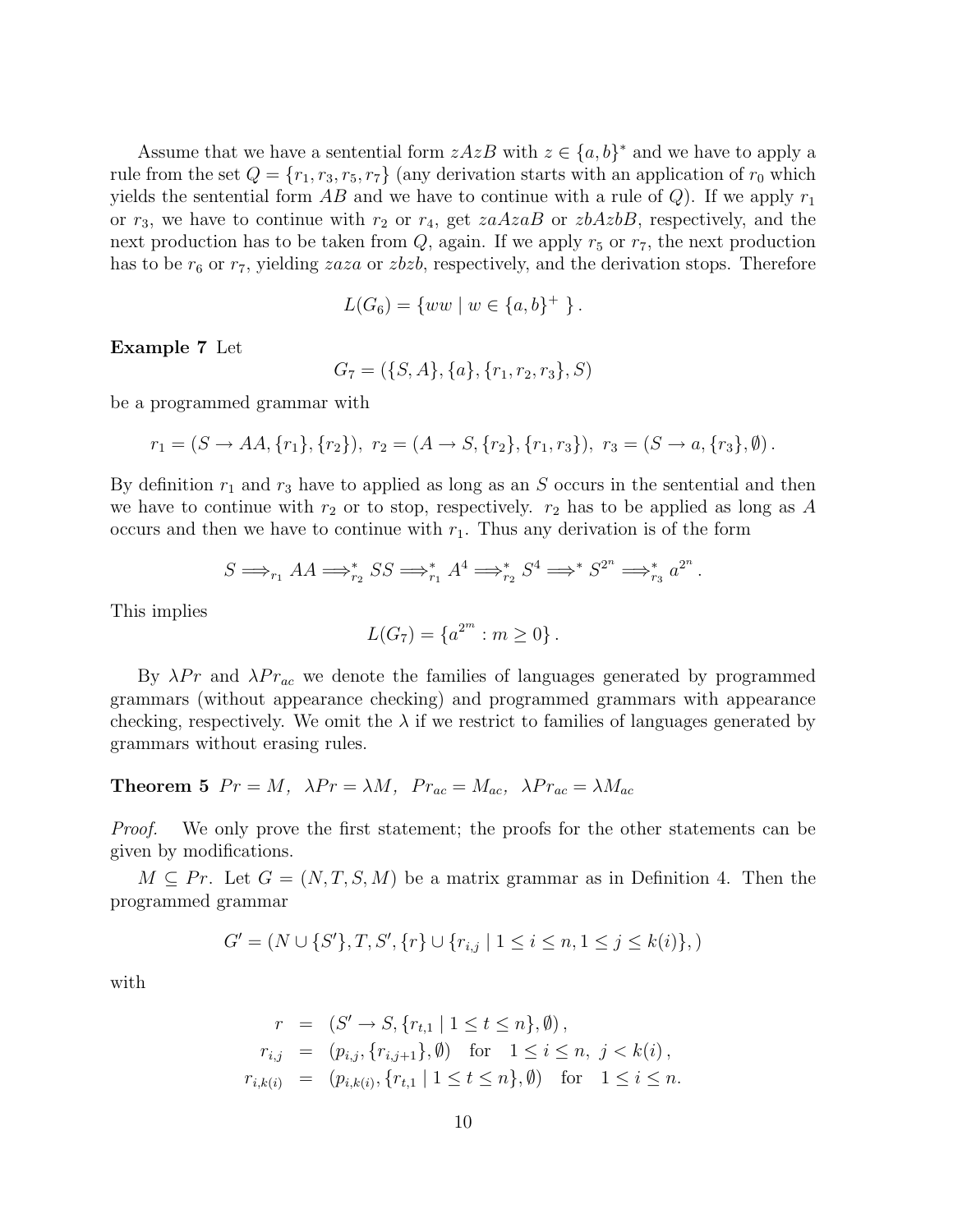It is easy to see that – besides the first rule – we have to use the rules in the programmed grammar in the same order as in the matrix grammar. Hence  $L(G) = L(G')$ .

 $Pr \subseteq M$ . Let  $H = (N, T, S, P)$  be a programmed grammar. Then we construct the matrix grammar  $H' = (N \cup \{S'\} \cup \{(r, x) \mid r \in P, x \in N \cup T\}, T, S', M)$  where M consists of all matrices of the form

 $-(S' \rightarrow (r, S)$  with  $r \in F$  $-(A \rightarrow w, (r, x) \rightarrow (r', x))$  for  $r = (A \rightarrow w, \sigma(r), \emptyset) \in P$ ,  $r' \in sigma(r)$  and  $x \in X$ ,  $-(r,A) \to (r,a_1)a_2a_3\ldots a_n, (r,a_1) \to (r',a_1))$  for  $r = (A \to a_1a_2\ldots a_n, \sigma(r), \emptyset) \in P$  and  $r' \in \sigma(r)$ ,

 $-(r, x) \to x$  for  $r \in P$  and  $x \in T$ .

It is easy to prove by induction that

$$
S \Longrightarrow_{r_1} x_1w_1 \Longrightarrow_{r_2} x_2w_2 \Longrightarrow \ldots \Longrightarrow_{r_k} x_kw_k
$$

with  $x_i \in N \cup T$ ,  $w_i \in (N \cup T)^*$  for  $1 \leq i \leq k$  holds in H if and only if

$$
S' \Longrightarrow (r_1, S) \Longrightarrow^* (r_2, x) w_1 \Longrightarrow^* \ldots \Longrightarrow^* (r_k, x_k) w_k \Longrightarrow x_k w_k
$$

holds in H'. Thus  $L(H) = L(H')$  follows.

We now define a type of grammars where with each sentential form an element of a monoid is associated, which is computed during the derivation. Then we accept only such derivations where the element associated with the terminal word is the neutral element of the monoid.

**Definition 7** i) A valence grammar over a monoid is a quintuple  $G = (N, T, S, P, M)$ where

 $- N$ , T and S are specified as in a context-free grammar,

 $-(M, \circ)$  is a monoid with neutral element e,

– P is a finite set of pairs  $r = (p, m)$  where p is a context-free production and  $m \in M$ .

ii) For  $x, y \in V_G^*$ ,  $k, l \in M$ , we say that  $(x, k)$  directly derives  $(y, l)$ , written as  $x \Longrightarrow y$ , iff there is a pair  $r = (A \rightarrow w, m) \in P$  such that  $-x = x'Ax''$  and  $y = x'wx''$  for some  $x', x'' \in V_G^*$ 

and

 $-l = k \circ m$ . iii) The language  $L(G)$  generated by G is defined as

$$
L(G) = \{ w \mid w \in T^*, \ (S, e) \Longrightarrow^* (w, e) \}.
$$

A valence grammar is called <u>additive</u> or multiplicative if M is the monoid  $(\mathbf{Z}, +)$  of integers or  $(Q, \cdot)$  of rational numbers, respectively.

Example 8 We consider the multiplicative grammar

$$
G_8 = (\{S, A, B\}, \{a, b\}, S, \{r_0, r_1, r_2, r_3, r_4, r_5, r_6, r_7, r_8\}, (\mathbf{Q}, \cdot))
$$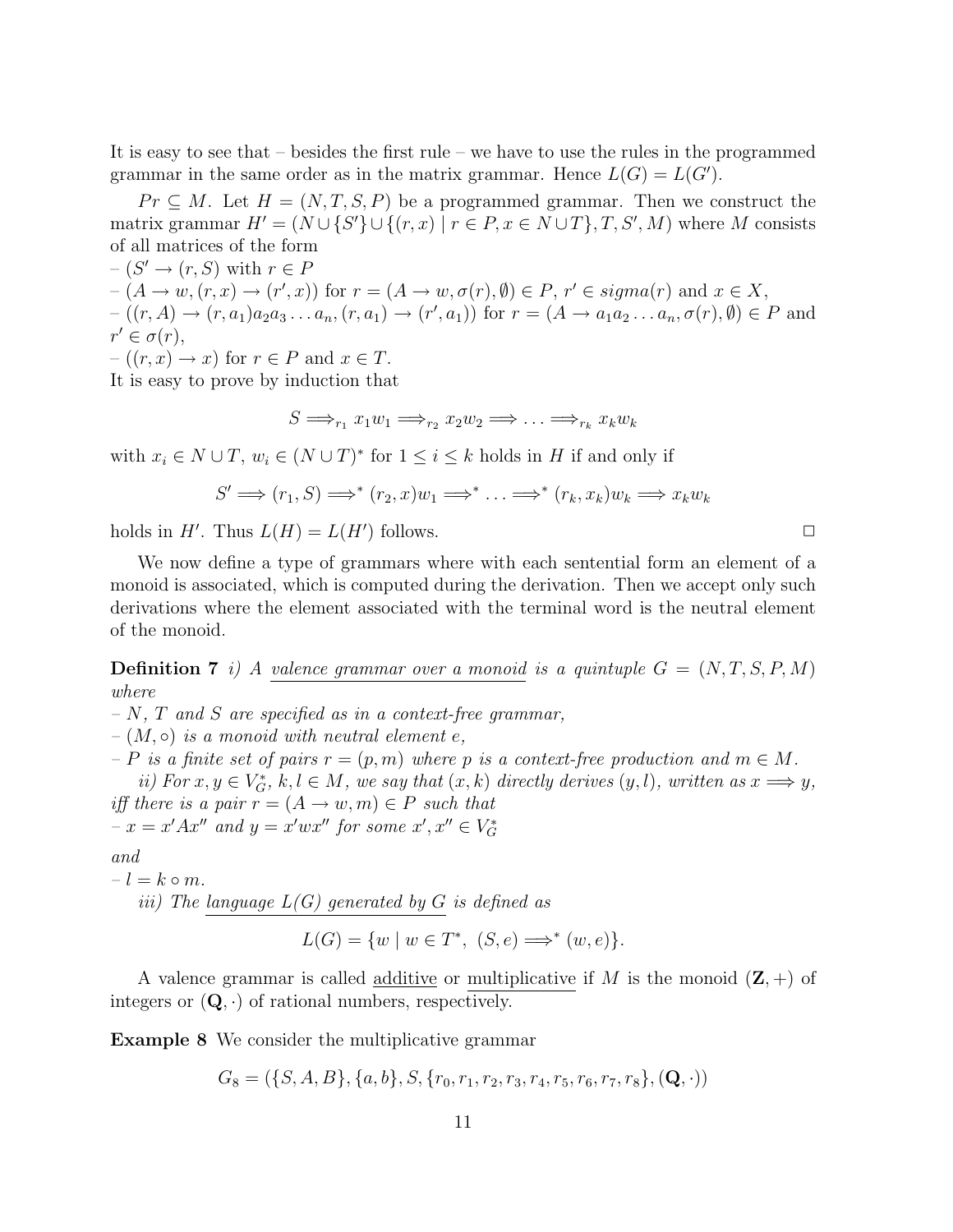where

$$
r_0 = (S \to AB, 1),
$$
  
\n
$$
r_1 = (A \to aA, 2), r_2 = (B \to aB, 1/2), r_3 = (A \to bA, 3), r_4 = (B \to bB, 1/3),
$$
  
\n
$$
r_5 = (A \to a, 2), r_6 = (B \to a, 1/2), r_7 = (A \to b, 3), r_8 = (B \to b, 1/3)
$$

Obviously, any sentential form generated by  $G_8$  has the form

$$
(S,1)
$$
 or  $(z_1Az_2B, 2^{\#_a(z_1)}3^{\#_b(z_1)}(\frac{1}{2})^{\#_a(z_2)}(\frac{1}{3})^{\#_b(z_2)})$  or  $(z_1z_2, 2^{\#_a(z_1)}3^{\#_b(z_1)}(\frac{1}{2})^{\#_a(z_2)}(\frac{1}{3})^{\#_b(z_2)})$ .

Since the words of  $L(G)$  have to be associated with 1 we number of occurrences of a (and b) have to be the same in  $z_1$  and  $z_2$ . Thus

$$
L(G_8) = \{w_1w_2 \mid w_1 \in \{a, b\}^+, w_2 \in Perm(w_1)\}.
$$

Example 9 Let

$$
G_9 = (\{S, A, B\}, \{a, b\}, S, \{r'_0, r'_1, r'_2, r'_3, r'_4, r'_5, r'_6, r'_7, r'_8\}, (\mathbf{Z}, +))
$$

be an additive valence grammar with

$$
\begin{aligned} & r'_0 = (S \to AB, 0), \\ & r'_1 = (A \to aA, 2), \ r'_2 = (B \to aB, -2), \ r'_3 = (A \to bA, 3), \ r'_4 = (B \to bB, -3), \\ & r'_5 = (A \to a, 2), \ r'_6 = (B \to a, -2), \ r'_7 = (A \to b, 3), \ r'_8 = (B \to b, -3). \end{aligned}
$$

Analogously to Example 8 we can see that

$$
L(G_9) = \{w_1w_2 \mid w_1, w_2 \in \{a, b\}^+, 2\#_a(w_1) + 3\#_b(w_1) = 2\#_a(w_2) + 3\#_b(w_2)\}.
$$

It is easy to prove by standard methods that  $L(G_9)$  is not context-free.

By  $\lambda aV$ ,  $aV$ ,  $\lambda mV$ ,  $mV$  we denote the families of languages generated by additive valence grammars, additive valence grammars without erasing rules, multiplicative valence grammars and multiplicative valence grammars without erasing rules, respectively.

The following theorem presents the relations between families of valence languages and unordered vector languages.

#### **Theorem 6**  $CF \subset aV = \lambda aV \subset mV = \lambda mV = uV$ .

Proof. A context-free grammar can be interpreted as a additive valence grammar where each production is associated with 0. This implies the first inclusion, and its strictness follows by Example 9.

We omit the proofs of the other relations and refer to  $[2, 7]$ .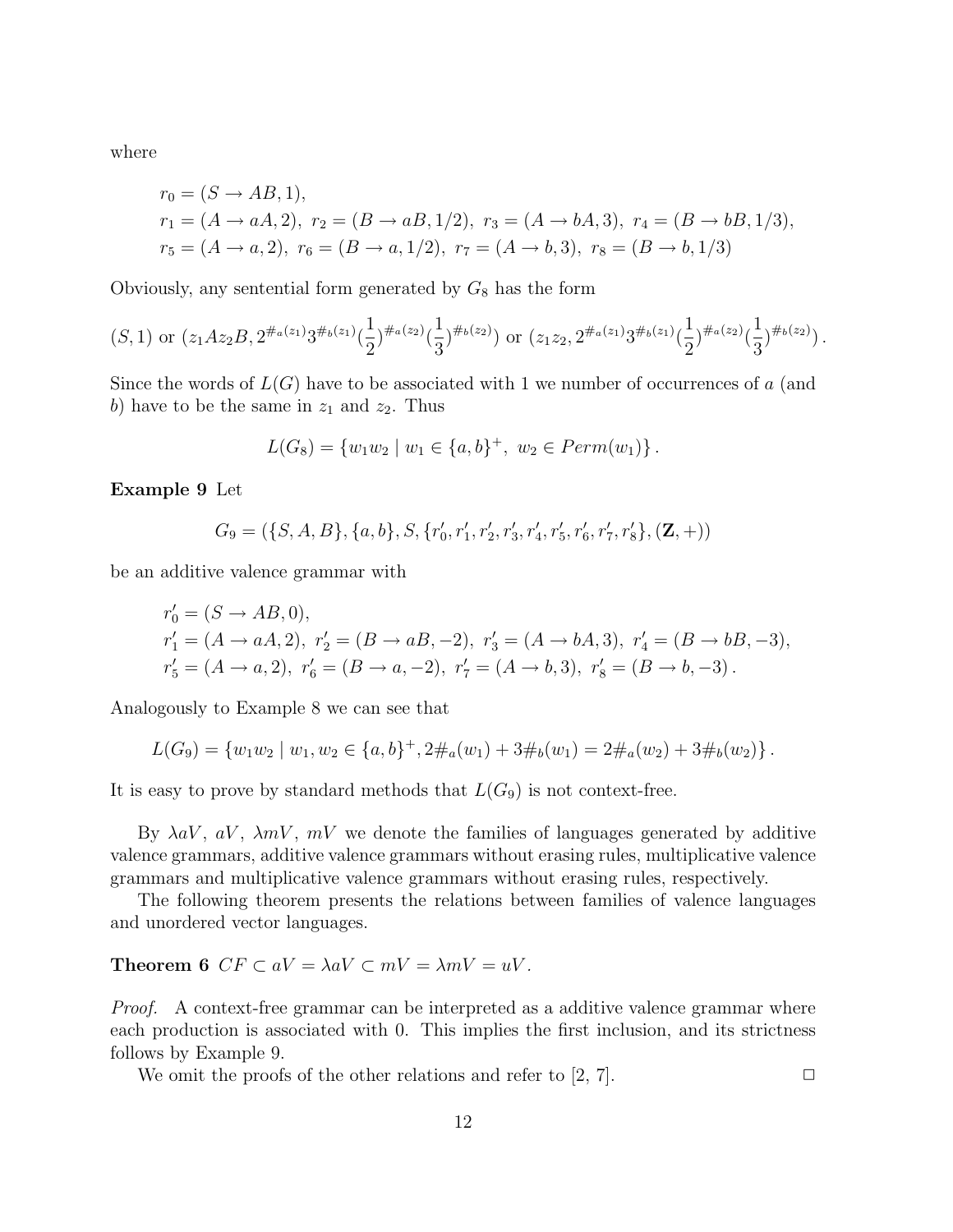#### 2. Control by Context Conditions

In this section we consider some grammars where the applicability of a rule depends on the current sentential form. With any rule we associate some restrictions for words (sentential forms) which have to be satisfied in order to apply the rule. The first restriction is the belonging to a regular language associated with the rule.

**Definition 8** i) A conditional grammar is a quadruple  $G = (N, T, S, P)$  where  $- N$ ,  $T$  and  $S$  are specified as in a context-free grammar, and

– P is a finite set of pairs  $r = (p, R)$  where p is a context-free production and R is a regular set over  $V_G$ .

ii) For  $x, y \in V_G^*$ , we say that x directly derives y, written as  $x \Longrightarrow y$ , iff there is a pair  $r = (A \rightarrow w, R) \in P$  such that  $x = x'Ax''$  and  $y = x'wx''$  for some  $x', x'' \in V_G^*$  and  $x \in R$ .

iii) The language  $L(G)$  generated by G is defined as  $L(G) = \{w : w \in T^*, S \Longrightarrow^* w\}.$ 

Example 10 We consider the conditional grammar

$$
G_{10} = (\{S, A, B, A', B'\}, \{a, b\}, \{r_0, r_1, \ldots r_8\}, S)
$$

with

$$
r_0 = (S \to AB, S), r_1 = (A \to aA', V^*BV^*), r_2 = (A \to bA', V^*BV^*),
$$
  
\n
$$
r_3 = (B \to aB, V^*aA'V^*), r_4 = (B \to bB', V^*bA'V^*), r_5 = (A' \to A, V^*B'V^*),
$$
  
\n
$$
r_6 = (A' \to \lambda, V^*B'V^*), r_7 = (B' \to B, V^*AV^*), r_8 = (B' \to \lambda, T^*B'T^*).
$$

We consider  $zAzB$  with  $z \in \{a, b\}^*$  (any derivation starts with an application of  $r_0$  which gives AB of this form). The only applicable rules are  $r_1$  and  $r_2$  since the rules for B require the presence of  $A'$  in the sentential form.

In the former case we obtain  $z a A' z B$  which only allows the application of  $r_3$  since the rules for A' require an occurrence of B' and  $r_4$  requires a b before A'. Thus we get zaA'zaB'. Now we can continue with  $r_5$  or  $r_6$  which gives  $zaAzaB'$  or  $zazaB'$  and has to be followed by  $r_7$  and  $r_8$ , respectively. Hence we obtain  $zaAzaB$ , which means that we can iterate the process, or the terminal word zaza.

Analogously, if we apply  $r_2$ , we get  $zbAzbB$  or  $zbzb$ . Thus  $L(G_{10}) = \{ww \mid w \in \{a,b\}^+\}.$ 

The following types of grammar will be obtained by restrictions to special regular sets.

**Definition 9** i) A semi-conditional grammar is a quadruple  $G = (N, T, S, P)$  where  $- N$ , T and S are specified as in a context-free grammar, and  $-P$  is a finite set of triples  $r = (p, R, Q)$  where p is a context-free production and R and

Q are disjoint finite sets of words over  $V_G$ .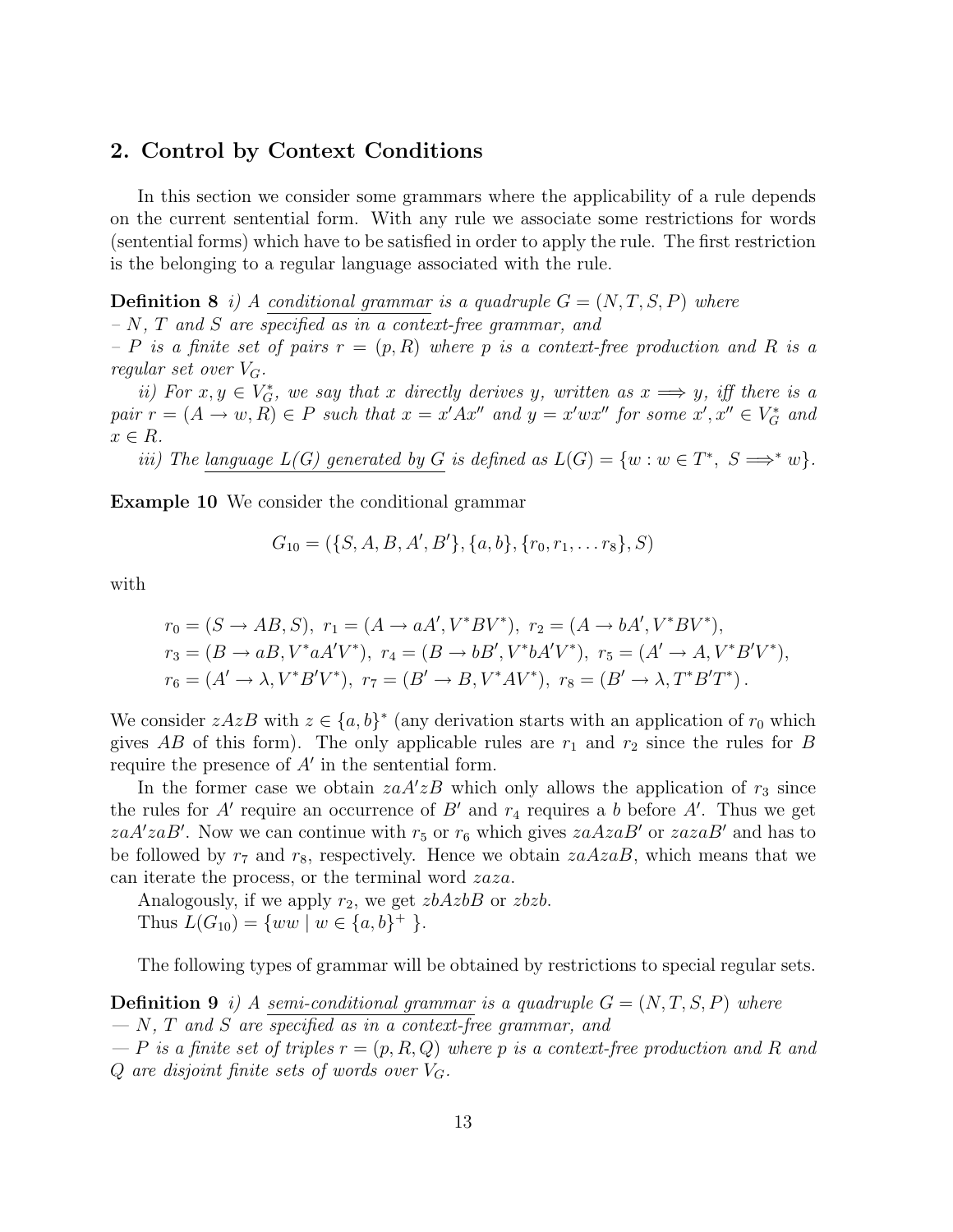ii) For  $x, y \in V_G^*$ , we say that x directly derives y, written as  $x \Longrightarrow y$ , iff there is a triple  $r = (A \rightarrow w, R, Q) \in P$  such that

- $x = x' A x''$  and  $y = x' w x''$  for some  $x', x'' \in V_G^*$ ,
- any word of R is a subword of x, and no word of Q is a subword of x.

iii) The language  $L(G)$  generated by G is defined as  $L(G) = \{w : w \in T^*, S \implies^* w\}.$ 

R and Q are called the permitted context and forbidden context associated with r (or p), respectively.

Example 11 We consider the semi-conditional grammar

$$
G_{11} = (\{S, S', S'', A\}, \{a\}, \{r_1, r_2, r_3, r_4, r_5\}, S)
$$

with

$$
r_1 = (S \to S'S', \emptyset, \{S'', A\}), r_2 = (S' \to S'', \emptyset, \{S\}), r_3 = (S'' \to S, \emptyset, \{S'\}),
$$
  

$$
r_4 = (S \to A, \emptyset, \{S'\}), r_5 = (A \to a, \emptyset, \{S\}).
$$

We consider  $S^{2^n}$  (the axiom S has this form). The only applicable rules are  $r_1$  and  $r_4$ .

In the latter case we get  $S^rAS^s$  with  $r + s = 2^n - 1$ . Now the only applicable rule is  $r_4$ , again, since A is in the forbidden context of  $r_1$  and S is in the forbidden context of  $r_5$ . Thus we have to replace all occurrences of S by A, which gives  $A^{2^n}$ . Now, we can only apply  $r_5$  to all occurrences of a and get  $a^{2^n}$ . In the former case, by analogous arguments we get a derivation

$$
S^{2^n} \Longrightarrow_{r_1}^* (S'S')^{2^n} = (S')^{2^{n+1}} \Longrightarrow_{r_2}^* (S'')^{2^{n+1}} \Longrightarrow_{r_3}^* S^{2^{n+1}}
$$

such that we can iterate the process. Hence  $L(G_{11}) = \{a^{2^n} : n \ge 0\}$ .

Any semi-conditional grammar can be interpreted as a conditional grammar. Instead of using  $(A \to w, R, Q)$  we have to take  $(A \to w, R')$  where

$$
R' = \bigcap_{w \in R} (N \cup T)^{*} \{w\} (N \cup T)^{*} \cap ((N \cup T)^{*} \setminus (N \cup T)^{*} Q(N \cup T)^{*}).
$$

Obviously, in both cases the rule  $A \to w$  can be applied to the same words.

We now make a further restriction to words of length 1 in the permitting and forbidden contexts.

Definition 10 A random context grammar is a semi-conditional grammar where the permitting and forbidden contexts of all productions are subsets of the set of nonterminals.

A permitting (forbidden, respectively) random context grammar is a random context grammar where all forbidden (permitting, respectively) contexts are empty.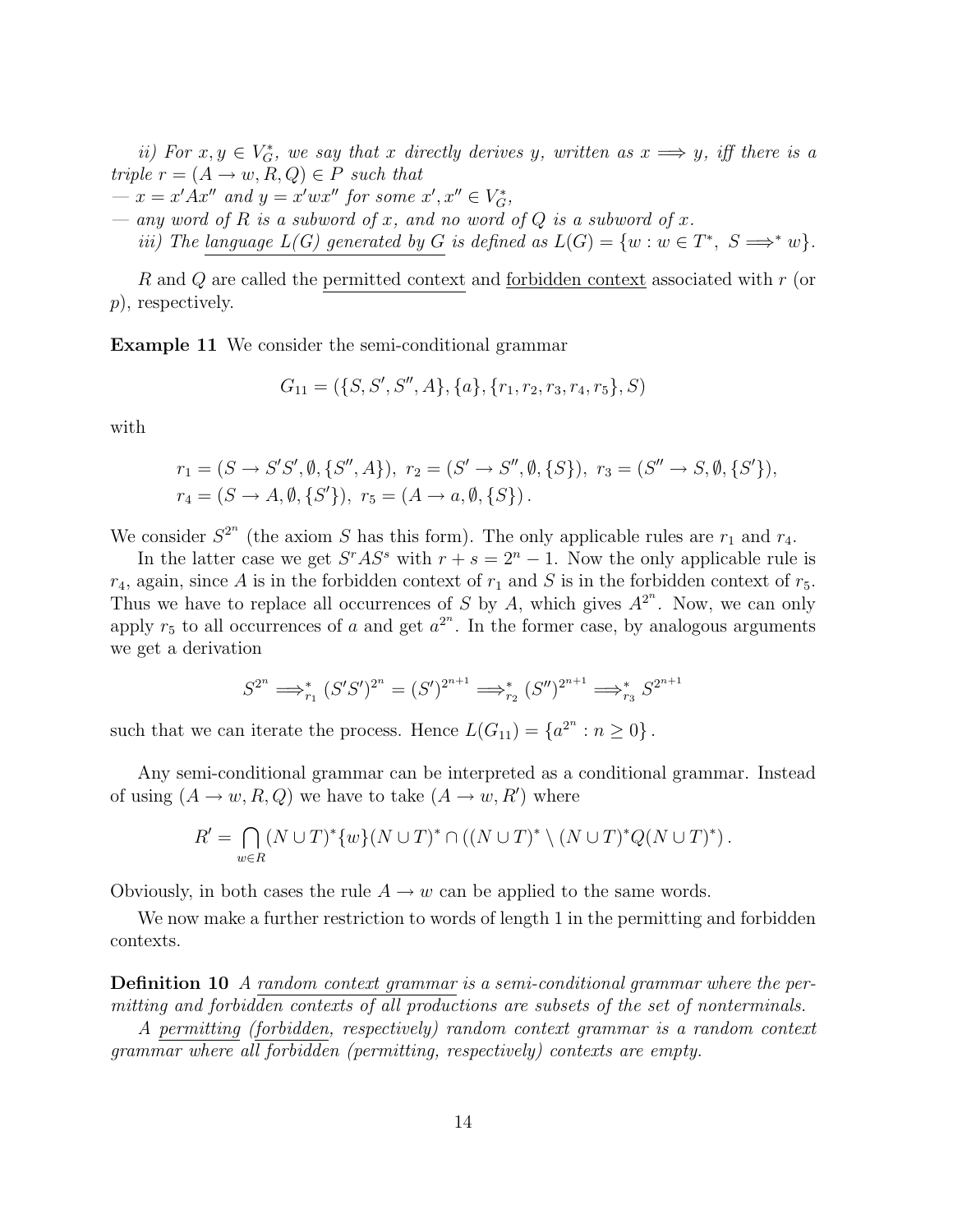$G_{11}$  of Example 11 is a forbidding random context grammar.

By  $\lambda C$ ,  $\lambda sC$ ,  $\lambda RC$ ,  $\lambda pRC$  and  $\lambda fRC$  we denote the families of languages generated by conditional grammars, semi-conditional grammars, random context grammars, permitting random context grammars and forbidden random context grammars, respectively. We omit the  $\lambda$  if we restrict to families of languages generated by grammars without erasing rules.

#### **Theorem 7**  $\lambda C = \lambda sC = RE$  and  $C = sC = CS$

*Proof.*  $C \subseteq CS$ . Let  $G = (N, T, S, P)$  be a conditional grammar. We construct the length increasing grammar  $G' = (N', T \cup \{\$\}, S', P')$ . For  $p = (A \rightarrow w, R_p) \in P$ , let  $\mathcal{A}_p = (N \cup T, Z_p, z_{0,p}, Q_p, \delta_p)$  be the finite deterministic automaton accepting  $R_p$ . We assume  $Z_p \cap Z_q = \emptyset$  for  $p \neq q$ . We set

$$
N' = N \cup \{S', S''\} \cup \bigcup_{p \in P} Z_p \cup \{S_p\},\,
$$

and define  $P$  as the set of all rules of the form

(1)  $S' \to \$z_{0,p}S\S$  for  $p \in P$ (2)  $zx \to xz'$  for  $z \in Z_p$ ,  $x \in N \cup T$ ,  $z' = \delta_p(z, x)$  and  $z \S \to S_p \S$  for  $z \in Q_p$ , (3)  $xS_p \to S_px$  for  $p \in P$ ,  $x \in N \cup T$  and  $S_pA \to S''w$  for  $p = (A \to w, R)$ , (4)  $xS'' \to S''x$  for  $p \in P$ ,  $x \in N \cup T$ , (5)  $S''' \to \mathcal{Z}_{0,p}$  for  $p \in P$  and (8)  $S''' \to \mathcal{Z}$ .

(1) is the initial step. By the rules of the form (2) we check whether the sentential form belongs to  $R_p$  and switch to  $S_p$  in the affirmative case. By rules of the form (3), we move  $S_p$  to the left and replace some occurrence of the left hand side of p by its right hand side and introduce  $S''$ . Thus we have simulated the application of p in  $G.S''$  is moved to the left marker by rules of the form (4). By a rule of the form (5) we restart the simulation process or we stop the derivation process. Thus we get  $L(G') = \frac{\$L(G)\$}{S}$ . Since length-increasing grammars generate context-sensitive languages and CS is closed under derivatives, we obtain  $L(G) \in CS$ .

 $CS \subseteq C$ . Let  $L \in CS$ . Then  $L = L(H)$  for some length-increasing  $H = (N, T, S, P)$ in Kuroda normal form, i.e. all rules of P are of the form  $A \rightarrow BC$  or  $AB \rightarrow CD$ or  $A \rightarrow a$  with  $A, B, C, D \in N$  and  $a \in T$ . We construct the conditional grammar  $H' = (N', T, S, P')$  where P' contains all rules of P of the forms  $A \to BC$  and  $A \to a$  and all rules

$$
(A \to A_p, (N \cup T)^*), (B \to B_p, (N \cup T)^* A_p B (N \cup T)^*),
$$
  

$$
(A_p \to C, (N \cup T)^* A_p B_p (N \cup T)^*), (B_p \to D, (N \cup T)^* C B_p (N \cup T)^*)
$$

for any rule  $p = AB \rightarrow CD$  (which have to be applied in this order and give  $wABw' \implies^*$  $wCDw'$ , hence simulating the application of p) and N' contains the letters of N and all symbols  $A_p$  and  $B_p$  for  $p \in P$ . It is easy to see that  $L(H) = L(H')$ .

For a proof of the remaining statements we refer to  $[2, 3]$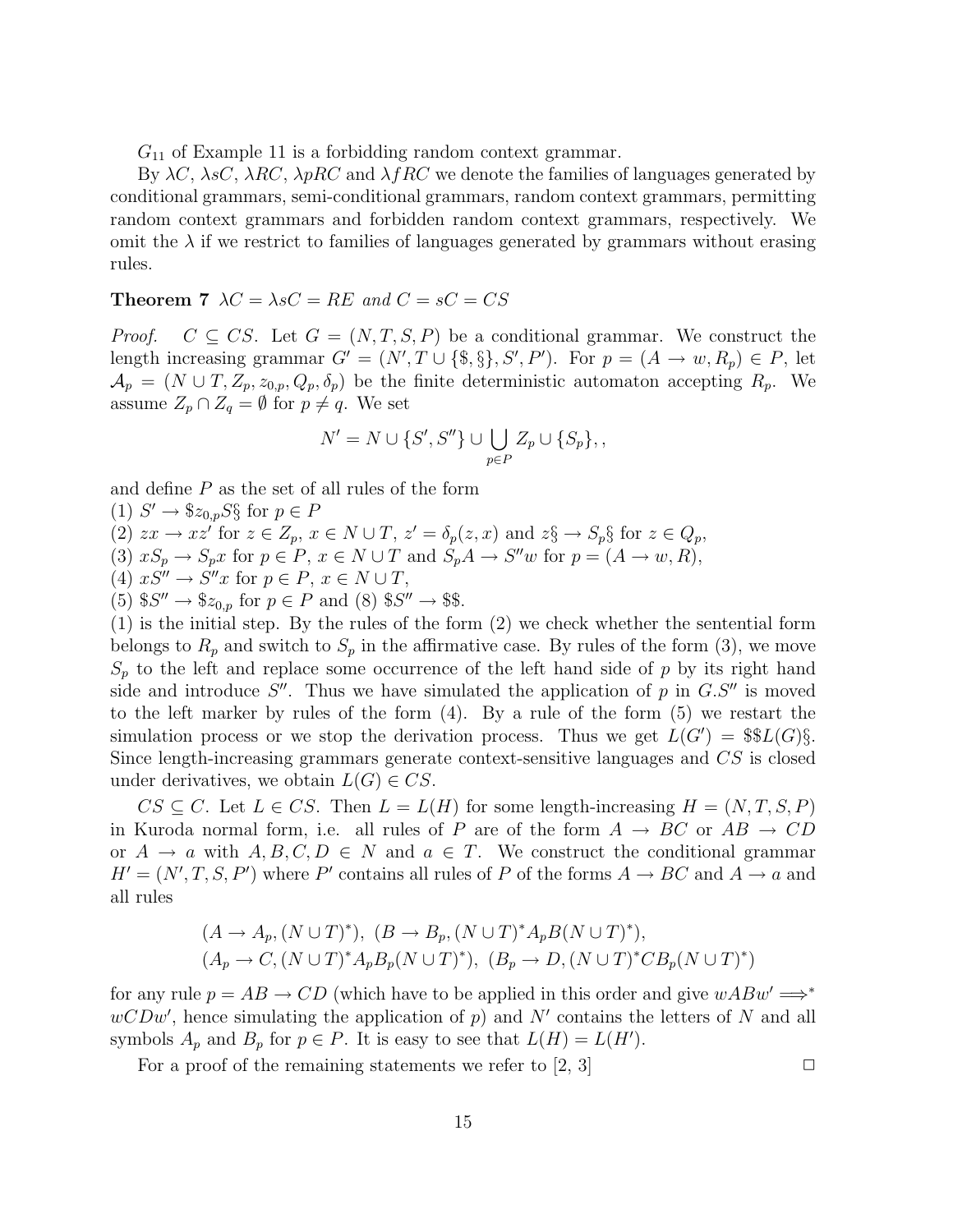**Theorem 8** i)  $CF \subset pRC \subset RC = M_{ac} \subset \lambda RC = \lambda M_{ac}$ . ii) pRC  $\subseteq \lambda pRC \subset \lambda RC = \lambda M_{ac}$ . iii)  $RC \subseteq M$ iv) λpRC ⊆ λM

*Proof.* We only prove  $RC \subset M_{ac}$ ; for proofs of the other statements we refer to [2, 3].

Let  $G = (N, T, S, P)$  be a random context grammar. Then we construct the matrix grammar  $G' = (N \cup \{E\}, T, S, M, F)$  where M and F are defined as follows: For any rule

 $p = (A \rightarrow w, \{A_1, A_2, \ldots, A_r\}, \{B_1, B_2, \ldots, B_s\})$ 

we associate the matrix

$$
m_p = (A_1 \rightarrow A_1, A_2 \rightarrow A_2, \dots, A_r \rightarrow A_r, B_1 \rightarrow E, B_2 \rightarrow E, \dots, B_s \rightarrow E, A \rightarrow w).
$$

Then M consists of all matrices  $m_p$  for  $p \in P$  and F consists of all rules with right hand side E. If  $m_p$  is applied to w in a terminating derivation, then the letters  $A_1, A_2, \ldots, A_r$ have to occur in w and  $B_1, B_2, \ldots, B_s$  cannot occur in w since the application of a rule  $B_i \to E$  introduces E which cannot be replaced. Thus  $w \Longrightarrow_{p} w'$  in G if and only if  $w \Longrightarrow_{m_p} w'$  in G'. Hence  $L(G) = L(G')$ ).  $\Box$ 

Relations for the forbidden random context grammars will be given in Section 4. 3.

#### Further Regulations

We now introduce a type of grammars where we impose a partial order on the set of productions, and we can only apply a production if there is no greater applicable production.

**Definition 11** i) An ordered grammar is a quadruple  $G = (N, T, S, P)$  where  $- N$ , T and S are specified as in a context-free grammar and

 $-P$  is a finite partially ordered set of context-free production.

ii) For  $x, y \in V_G$ , we say that x directly derives y, written as  $x \Longrightarrow y$ , if and only if there is a production  $p = A \rightarrow w \in P$  such that  $x = x'Ax''$ ,  $y = x'wx''$  and there is no production  $q = B \rightarrow v \in P$  such that  $p \prec q$  and B occurs in x.

iii) The language  $L(G)$  generated by G is defined as  $L(G) = \{w : w \in T^*, S \Longrightarrow^* w\}.$ 

**Example 12** We consider the ordered grammar  $G_{12} = (\{S, S', S'', A, Z\}, \{a\}, P, S)$  where the partially ordered set of productions is given by the following graph

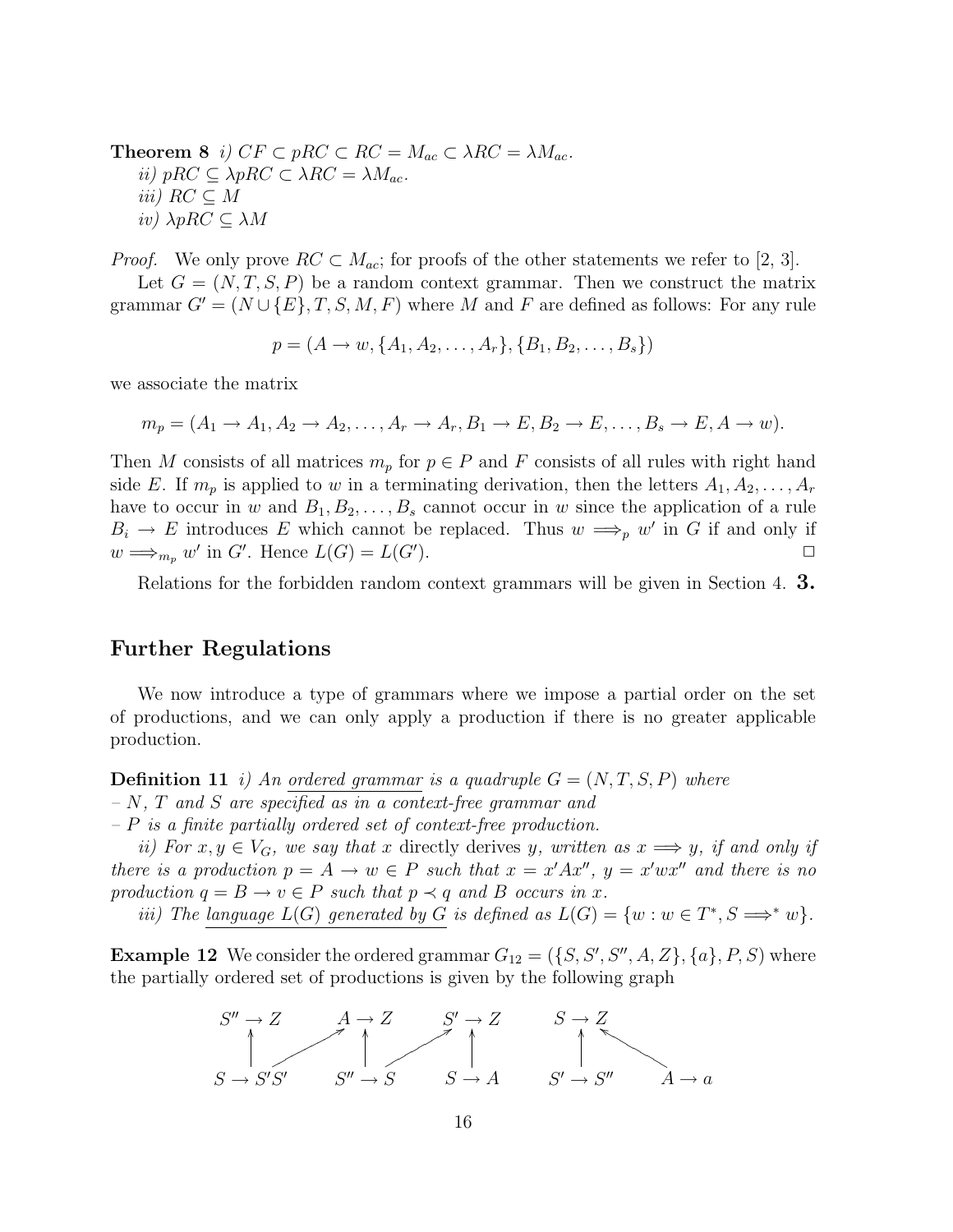(p is smaller than q if there is a directed edge from p to q). By definition, the rule  $S \to S'S'$ is only applicable to a sentential form which does not contain the nonterminals  $S''$  and  $A$ ,  $S'' \to S$  can only be applied to sentential form without an occurrence of A and  $S', S \to A$ is only applicable if S' does not occur, and  $S' \to S''$  and  $A \to a$  can only be applied if  $S$  is not present. These are exactly the requirements mentioned in the semi-conditional grammar of Example 11. Thus  $G_{12}$  and  $G_{11}$  allow the same derivations and hence they generate the same language. Hence  $L(G_{12}) = \{a^{2^n} : n \ge 0\}.$ 

By  $\lambda O$  and O we denote the families of languages generated by ordered grammars and ordered grammars without erasing rules, respectively.

#### **Theorem 9**  $CF \subset O = fRC \subseteq \lambda O = \lambda fRC \subset \lambda RC$  and  $O \subset RC$

*Proof.* Obviously, a context-free grammar can be considered as an ordered grammar where all rules are incomparable with each other. Thus the first inclusion holds. Its strictness follows from Example 12.

 $fRC \subseteq O$  follows by the construction presented in Example 12. For any forbidden random context grammar  $G = (N, T, S, P)$  we construct the ordered grammar  $G' =$  $(N \cup \{Z\}, T, S, P')$  where P' contains all rules  $A \to Z$  with  $A \in N$  and all rules  $B \to w$ with  $(B \to w, \emptyset, Q) \in P$ . Moreover,  $A \to Z$  is greater than  $B \to w$ , if A is contained in the forbidden context  $Q$  of  $B \to w$ .

 $O \subseteq fRC$ . We take the same rules and add to  $A \to w$  as forbidden context all left hand sides of productions greater than  $A \to w$ .

By definition,  $fRC \subseteq \lambda fRC \subseteq \lambda RC$  and  $fRC \subseteq RC$ . The strictnesses are shown in  $[4]$  and  $[5]$ .

Now we consider a type of grammars where with any nonterminal in a sentential form we associate (partially) its derivation.

**Definition 12** i) An indexed grammar is a quintuple  $G = (N, T, S, I, P)$  where  $-N$ , T and S are specified as in a context-free grammar,

 $-I$  is a finite set of finite sets of productions of the form  $A \to w$  with  $A \in N$  and  $w \in V_G^*$ , and

 $-P$  is a finite set of productions of the form  $A \to \alpha$  with  $A \in N$  and  $\alpha \in (NI^* \cup T)^*$ .

ii) For  $x, y \in (NI^* \cup T)^*$ , we say that x directly derives y, written as  $x \Longrightarrow y$ , if either  $-x = x_1 A \beta x_2$  for some  $x_1, x_2 \in (NI^* \cup T)^*, A \in N, \beta \in I^*,$ 

$$
A \to X_1 \beta_1 X_2 \beta_2 \dots X_k \beta_k \in P, \ y = x_1 X_1 \gamma_1 X_2 \gamma_2 \dots X_k \gamma_k x_2
$$
  
with  $\gamma_i = \beta_i \beta$  for  $X_i \in N$  and  $\gamma_i = \lambda$  for  $X_i \in T$ ,  $1 \le i \le k$ ,

$$
\overline{or}
$$

 $-x = x_1Ai\beta x_2$  for some  $x_1, x_2 \in (NI^* \cup T)^*$ ,  $A \in N$ ,  $i \in I$ ,  $\beta \in I^*$ ,  $A \rightarrow X_1 X_2 \ldots X_k \in i, y = x_1 X_1 \gamma_1 X_2 \gamma_2 \ldots X_k \gamma_k x_2$ with  $\gamma_i = \beta$  for  $X_i \in N$  and  $\gamma_i = \lambda$  for  $X_i \in T$ ,  $1 \leq i \leq k$ . iii) The language  $L(G)$  generated by G is defined as  $L(G) = \{w : w \in T^*, S \implies^* w\}$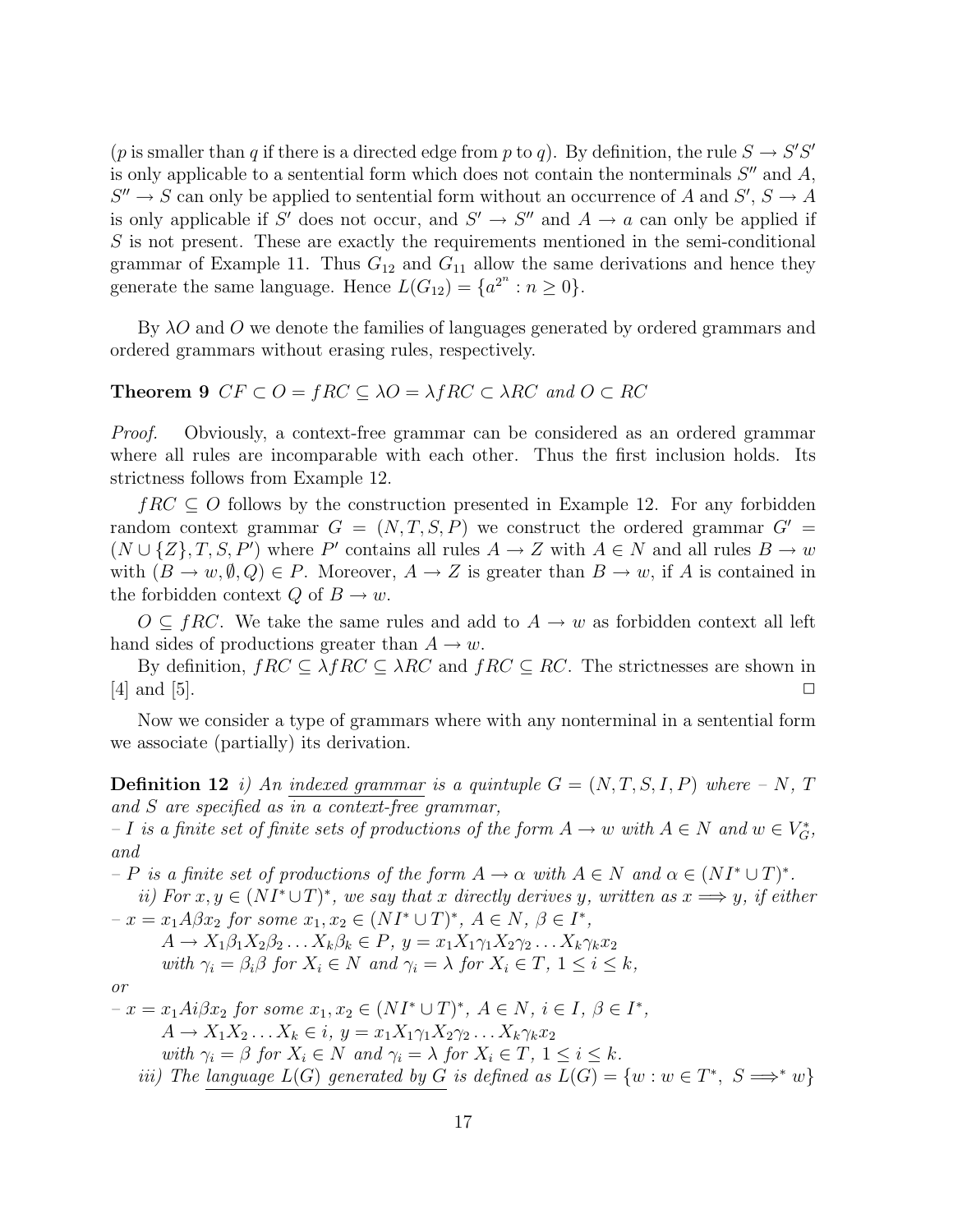**Example 13** We consider the index grammar  $G_{13} = (\{S, A, B\}, \{a, b\}, S, \{f_a, f_b, h\}, P)$ with

$$
f_a = \{B \rightarrow Ba\}, f_b = \{B \rightarrow Bb\}, h = \{B \rightarrow \lambda\},
$$
  

$$
P = \{S \rightarrow Ah, A \rightarrow aAf_a, A \rightarrow bAf_b, A \rightarrow B\}.
$$

Any derivation has the form

$$
S \implies Ah \implies x_1Af_{x_1}h \implies x_1x_2Af_{x_2}f_{x_1}h \implies^* x_1x_2 \dots x_kAf_{x_k}f_{x_{k-1}} \dots f_{x_1}h
$$
  
\n
$$
\implies x_1x_2 \dots x_kBf_{x_k}f_{x_{k-1}} \dots f_{x_1}h \implies x_1x_2 \dots x_kBf_{x_{k-1}}f_{x_{k-2}} \dots f_{x_1}hx_k
$$
  
\n
$$
\implies x_1x_2 \dots x_kBf_{x_{k-2}}f_{x_{k-3}} \dots f_{x_1}hx_{k-1}x_k \implies^* x_1x_2 \dots x_kBhx_1x_2 \dots x_k
$$
  
\n
$$
\implies x_1x_2 \dots x_kx_1x_2 \dots x_k
$$

which shows that

$$
L(G_{13}) = \{ww \mid w \in \{a, b\}^*\}.
$$

By  $\lambda I$  and I we denote the families of languages generated by indexed grammars and indexed grammars without erasing rules, respectively.

Without proof we present the following theorem, for a proof we refer to [1].

#### Theorem 10  $CF \subset I = \lambda I \subseteq CS$ .

*Proof.* The first inclusion holds since a context-free grammar can be considered as an index grammar with an empty set I and a production set  $P \subset N \times (N \cup T)^*$ . The strictness follows from Example 13.

For the other relations we refer to [1].  $\Box$ 

The following theorems summarize the relation between the language families introduced in this and the preceding sections.

**Theorem 11** i) The following equalities are valid:  $RE = \lambda M_{ac} = \lambda r C_{ac} = \lambda Pr_{ac} = \lambda RC = \lambda C = \lambda sC$  and  $CS = C = sC$ ,  $\lambda M = \lambda rC = \lambda Pr$  and  $M_{ac} = rC_{ac} = Pr_{ac} = RC$ , and  $M = rC = P$ ,  $mV = \lambda mV = uV = \lambda uV$  and  $aV = \lambda aV$ ,  $\lambda O = \lambda f R C$  and  $O = f R C$ ,  $I = \lambda I$ . ii) The inclusions presented in Figure 1 hold.  $\square$ 

#### 5. Closure and Decidability Properties

In the preceding section we have defined some grammars with a control mechanism for the application of productions, and we have compared their generative power. In this section we add the closure properties of the language families introduced above and discuss their decidability properties.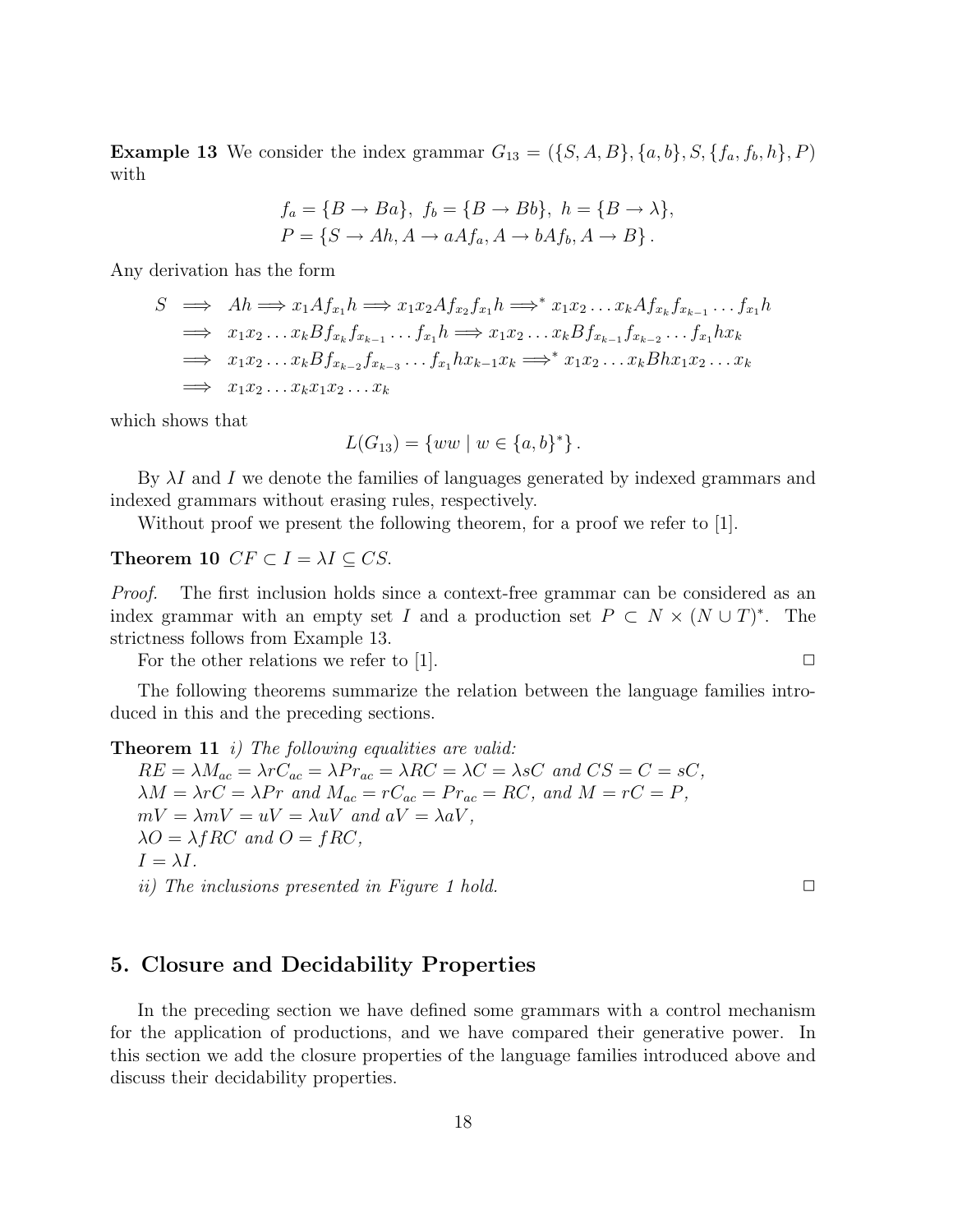

Figure 1: If two families are connected by a line (an arrow), then the upper family includes (includes properly) the lower family; if two families are not connected then they are not necessarily incomparable.

**Theorem 12** The table of Figure 2 gives the closure properties of the families I,  $\lambda O$ , O,  $\lambda pRC, pRC, M_{ac}, \lambda M, M, mV \text{ and } aV.$ 

We now present some undecidability results.

**Theorem 13** Let  $X$  be a family of grammars generating one of the following families

 ${M_{ac}, M, pRC, O, \lambda M, \lambda pRC, \lambda O, I, mV, aV}$ 

of languages. Then the equivalence problem (decide whether or not two given grammars of X generate the same language) and the context-freeness problem (decide whether or not a grammar of X generates a context-free language) are undecidable.

Proof. The statement for the equivalence problem follows from the known fact that the equivalence of context-free grammars is undecidable. The proof for the context-freeness problem follows along the lines of the proof of Theorem 1.3.6 in [2].  $\Box$ 

Theorem 14 The table of Figure 3 presents the decidability status of the membership, finiteness and emptiness problem for grammar families generating I,  $\lambda O$ ,  $O$ ,  $M_{ac}$ ,  $\lambda M$ ,  $M$ , pRC, mV and aV.

Proof. We only prove the decidability and NP-hardness of the emptiness problem for matrix grammars without appearance checking and unordered matrix grammars, respectively. For the other proofs, we refer to [3] and its references.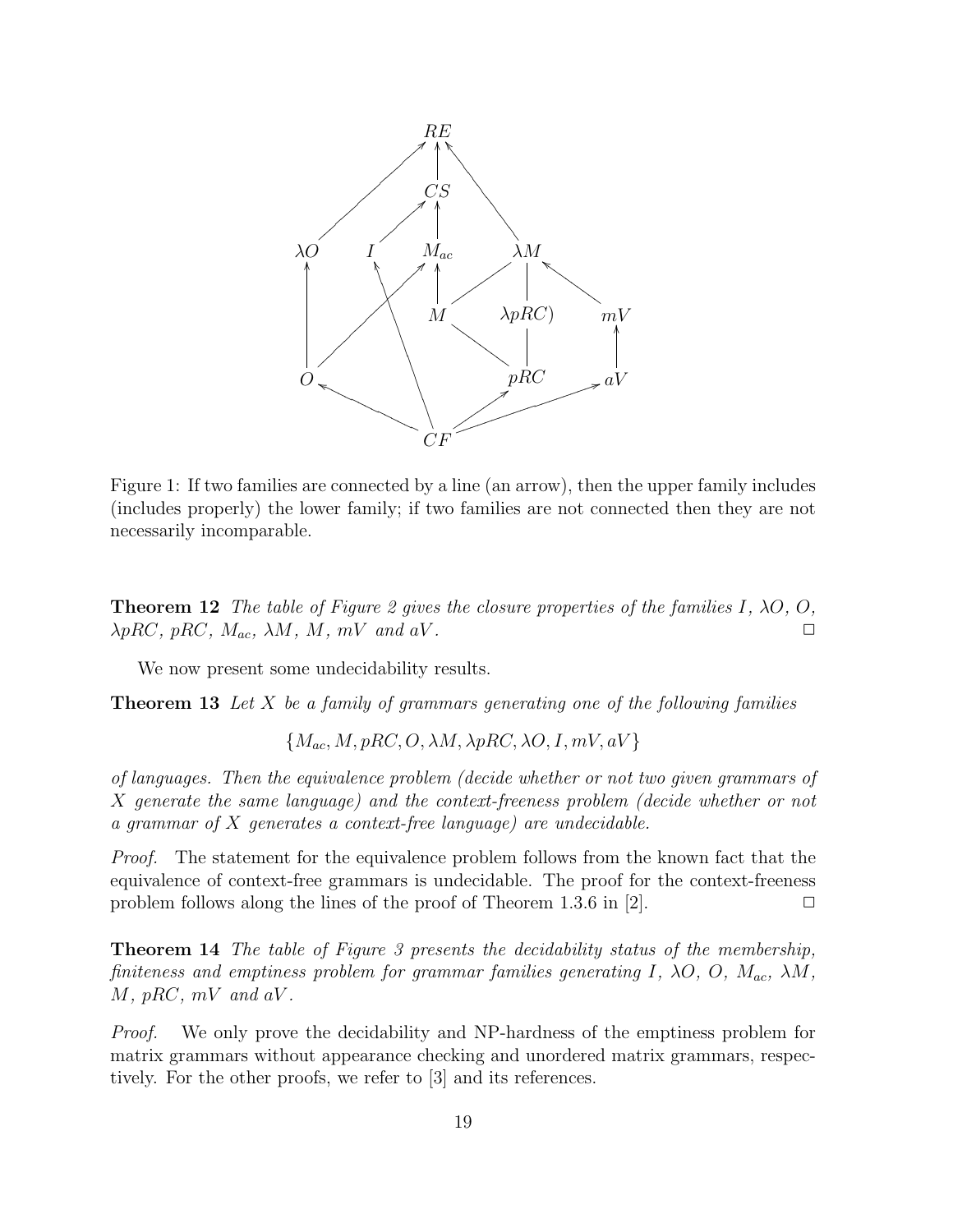| operation                    | $M_{ac}$ | $\lambda M$ | M       | mV | $aV$ I |        | $\lambda O$ | $\overline{O}$ | $\lambda pRC$ | pRC |
|------------------------------|----------|-------------|---------|----|--------|--------|-------------|----------------|---------------|-----|
| union                        |          |             |         |    |        |        |             |                |               |     |
| intersection                 | റ        |             |         |    |        |        |             |                |               |     |
| complementation              | ?        |             |         |    |        |        |             |                |               |     |
| intersection by reg. sets    | $^+$     |             |         |    |        |        |             |                |               |     |
| concatenation                |          |             |         |    |        |        |             |                |               |     |
| Kleene-closure               |          | ?           | ?       |    |        |        |             |                | $^+$          |     |
| $\lambda$ -free morphisms    |          |             | $^{+}$  |    | $^+$   |        |             |                |               |     |
| (arbitrary) morphisms        |          | $^{+}$      |         |    | $^{+}$ | $^{+}$ |             |                |               |     |
| inverse morphisms            |          |             | $^{+}$  |    | $^{+}$ | $^{+}$ |             |                |               |     |
| $\lambda$ -free gsm-mappings |          | $^{+}$      | $\!+\!$ |    | $^{+}$ | $^{+}$ | $+$         |                |               |     |
| gsm-mappings                 |          | $^{+}$      |         |    | $^{+}$ | $^{+}$ |             |                | $+$           |     |
| quotient by regular sets     |          |             |         |    | $^{+}$ | $^{+}$ | $^{+}$      |                | $^{+}$        |     |
| quotient by letters          |          |             |         |    |        |        |             |                |               |     |

Figure 2: If the family X is closed under the operation  $\circ$ , then we write a symbol + in the intersection of the corresponding row and column. A symbol - is given, if  $X$  is not closed under ◦. A question mark denotes an open problem.

An *n*-dimensional vector addition system is a couple  $(x_0, K)$  where  $x_0 \in \mathbb{N}^n$  and K is a finite subset of  $\mathbb{Z}^n$ .

A vector  $y \in \mathbb{N}^n$  is called reachable within  $(x_0, K)$  if and only if there are vectors  $v_1, v_2, \ldots, v_t \in K, t \geq 1$ , such that

$$
x_0 + \sum_{i=1}^j v_i \in \mathbb{N}^n
$$
 for  $1 \le j \le t$  and  $x_0 + \sum_{i=1}^t v_i = y$ .

It is known (see [12]) that the reachability problem (given an *n*-dimensional vector addition system  $(x_0, K)$  and a vector  $y \in \mathbb{N}^n$ , decide whether or not y is reachable within  $(x_0, K)$  is decidable (in exponential space).

Let  $G = (N, T, S, M)$  be a matrix grammar without appearance checking. Without loss of generality we can assume that G is of the form presented in the proof of  $rC \subseteq M$ (see Theorem 2). With G we associate a vector addition  $(x_0, K)$  as follows. We set  $x_0 = \Psi_N(S)$ . Further, let K be the set of all vectors  $v_m = \Psi_N(h_N(w_1w_2)) - \Psi_N(A_1A_2)$ with  $m = (A_1 \rightarrow w_1, A_2 \rightarrow w_2) \in M$ . If we obtain w' from w by application of m, then  $\Psi_N(h_N(w')) = \Psi_N(h_N(w)) + v_m$ . On the other hand, if  $\Psi_N(h_N(w)) + v_m \in \mathbb{N}^n$ , then we can apply m to w. Thus  $L(G)$  contains a word if and only if  $(0, 0, \ldots, 0)$  is reachable in  $(x_0, K)$ .

The 3-partition problem (given a multiset  $\{t_1, t_2, \ldots, t_{3m}\}$  of integers and an integer t, decide whether or not there is partition  $\{Q_1, Q_2, \ldots, Q_m\}$  of  $\{t_1, t_2, \ldots, t_{3m}\}$  such that  $\#(Q_i) = 3$  and  $\sum_{s \in Q_i} s = t$  for  $1 \le i \le m$ ) is NP-complete.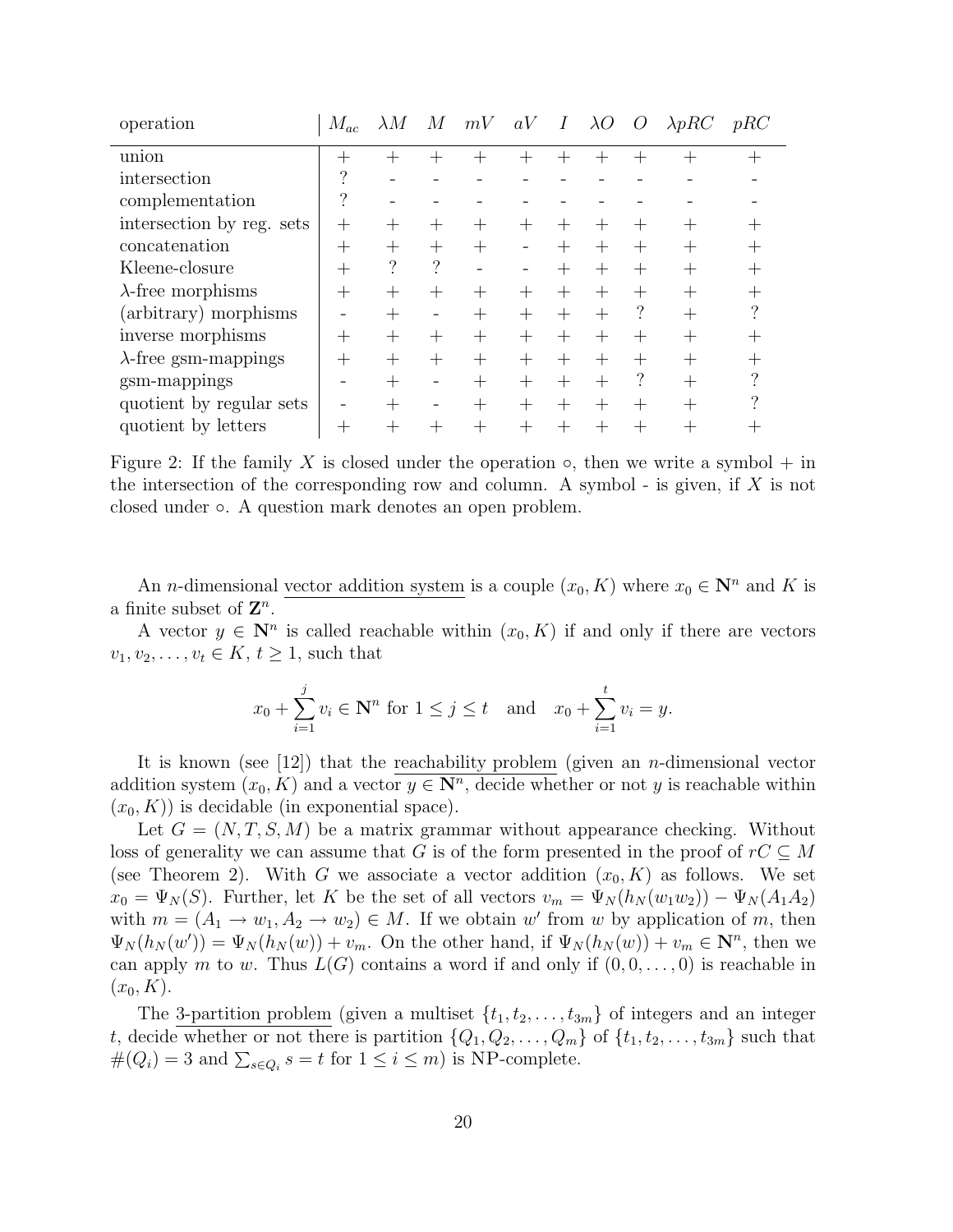| grammar<br>family | membership<br>problem | emptiness<br>problem | finiteness<br>problem |
|-------------------|-----------------------|----------------------|-----------------------|
| I                 | NP-complete           |                      | $^+$                  |
| $\lambda O$       |                       | ?                    | $\overline{\cdot}$    |
| $\overline{O}$    | $+$ , NP-hard         | $\overline{\cdot}$   | ?                     |
| $M_{ac}$          | $+$ , NP-hard         |                      |                       |
| $\lambda M$       | $^{+}$                | $+$ , NP-hard        | $+$ , NP-hard         |
| M                 | $^+$                  | $+$ , NP-hard        | $+$ , NP-hard         |
| RC                | $^+$                  | $+$ , NP-hard        | $+$ , NP-hard         |
| uV                | $\in$ LOGCFL          | $+$ , NP-hard        | $+$ , NP-hard         |
| aV                | $DTIME(n^4)$          |                      |                       |

Figure 3: The symbol  $+$  deotes that the problem is decidable for the grammar family; the symbol - denotes undecidability; the symbol ? denotes an open problem; in some (decidable) cases a remark on the complexity of the problem is added.

With such a problem we associate the unordered vector grammar

$$
G = (\{S, A_1, A_2, \ldots, A_{3m}\}, \{a_1, a_2, \ldots, a_{3m}\}, S, P)
$$

with

$$
P = \{S \to A_1 A_2 \dots A_{3m}\} \cup \{(A_i \to a_i, A_j \to a_j, A_k \to a_k) \mid (i, j, k) \in U\}
$$

where

$$
U = \{(i, j, k) | t_i + t_j + t_k = t\}.
$$

Obviously,  $S \implies^* a_1 a_2 \dots a_{3m}$  if and only if a partition  $Q_1, Q_2, \dots, Q_m$  exists.  $\Box$ 

#### 6. Two Measures of Complexities

For a language, we are interested to have a concise description. This implies the search for "small" grammars, where "small" can be understood as a small length of the word representing the grammar. The number of nonterminals or the number of productions are related measures of syntactic complexity. We here restrict to the number of nonterminals; for other measures we refer to [2].

**Definition 13** i) For a grammar G,  $Var(G)$  denotes the cardinality of its set of nonterminals.

ii) Let X be a family of languages generated by grammars of type Y. For a language  $L \in X$ , we set

$$
Var_X(L) = \min\{Var(G) : G \text{ is of type } Y, L(G) = L\}.
$$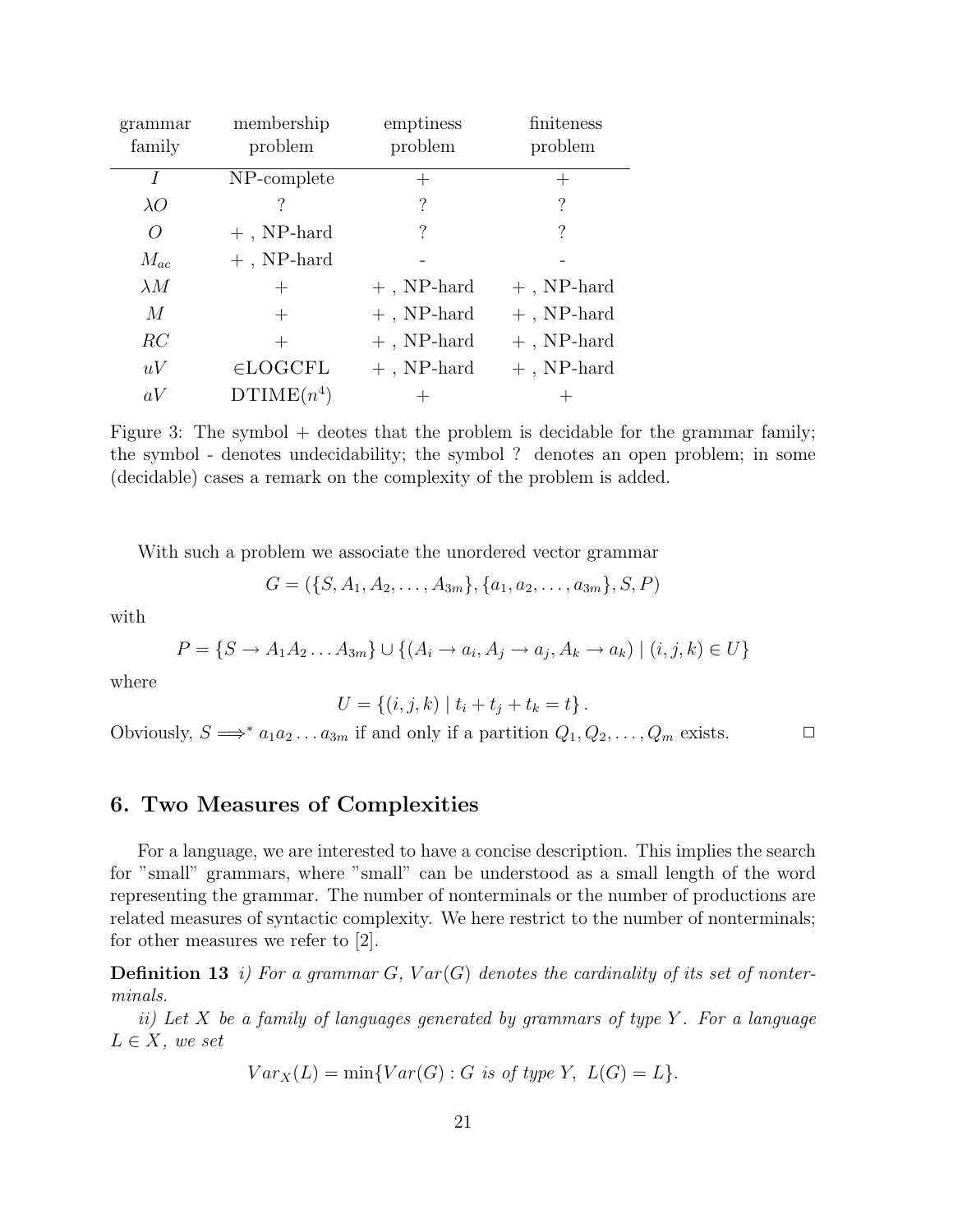Obviously,  $Var(G)$  can immediately be seen from the grammar. However, we note that GRUSKA has shown that there is no algorithm to determine  $Var_{CF}(L)$  for a context-free language L.

The following theorem shows that the description of context-free languages by grammars with regulation can be much more efficient than those by context-free grammars.

**Theorem 15** There is a sequence of regular languages  $L_n$ ,  $n \geq 1$ , such that

 $Var_{CF}(L_n) = n + 1$ ,  $Var_{TC}(L_n) = 1$ ,  $Var_M(L_n) \leq 3$ ,  $Var_{PF}(L_n) = 1$ ,  $Var_{pRC}(L_n) \leq 8$ .

Proof. We consider the language

$$
L_n = \bigcup_{i_1}^n \{a^i b\}^* \{b\}^n.
$$

 $L_n$  can be generated by the regularly controlled grammar

$$
(\{S\}, \{a, b\}, S, \{r\} \cup \{r_i \mid 1 \le i \le n-1\}, \bigcup_{i=1} \{r_i\}^*\{r\})
$$

with

$$
r = S \to b^n
$$
 and  $r_i = A \to a^i b A$  for  $1 \le i \le n$ .

Thus  $Var_{rC}(L_n) = 1$  is shown.

It is left to the reader to give a matrix grammar, a programmed grammar and a random context grammar (without erasing rules) and three, one and eight nonterminals, respectively.

The context-free grammar

$$
(\{S\} \cup \bigcup_{i=1}^{n} \{A_i\}, \{a, b\}, s, \bigcup_{i=1}^{n} \{S \to A_i, A_i \to a^i b A_i, A_i \to b^n\})
$$

generates  $L_n$ , and it can be shown that this grammar is minimal with respect to the number of nonterminals (see [2], Example 4.1.3).  $\square$ 

We now present a theorem saying that any recursively enumerable language has a succint description by matrix and programmed grammars whereas this does not hold for random context grammars. For a proof we refer to [8], [6] and [2].

**Theorem 16** i) For any recursively enumerable language L, we have  $Var_{\lambda M_{ac}}(L) \leq 3$ and  $Var_{\lambda Pr_{ac}}(L) \leq 3$ .

ii)  $Var_{\lambda M_{ac}}(\lbrace a^{n}b^{n}c^{m}d^{m}e^{p}f^{p} | n, m, p \geq 1 \rbrace) = 3$ 

iii) There is a sequence of recursively enumerable languages  $L_n$ ,  $n \geq 1$ , such that  $f(n) \leq Var_{\lambda RC_{ac}}(L_n) \leq [\log_2 n] + 3$  for  $n \geq 1$  where f is an unbounded function from N into  $N$ .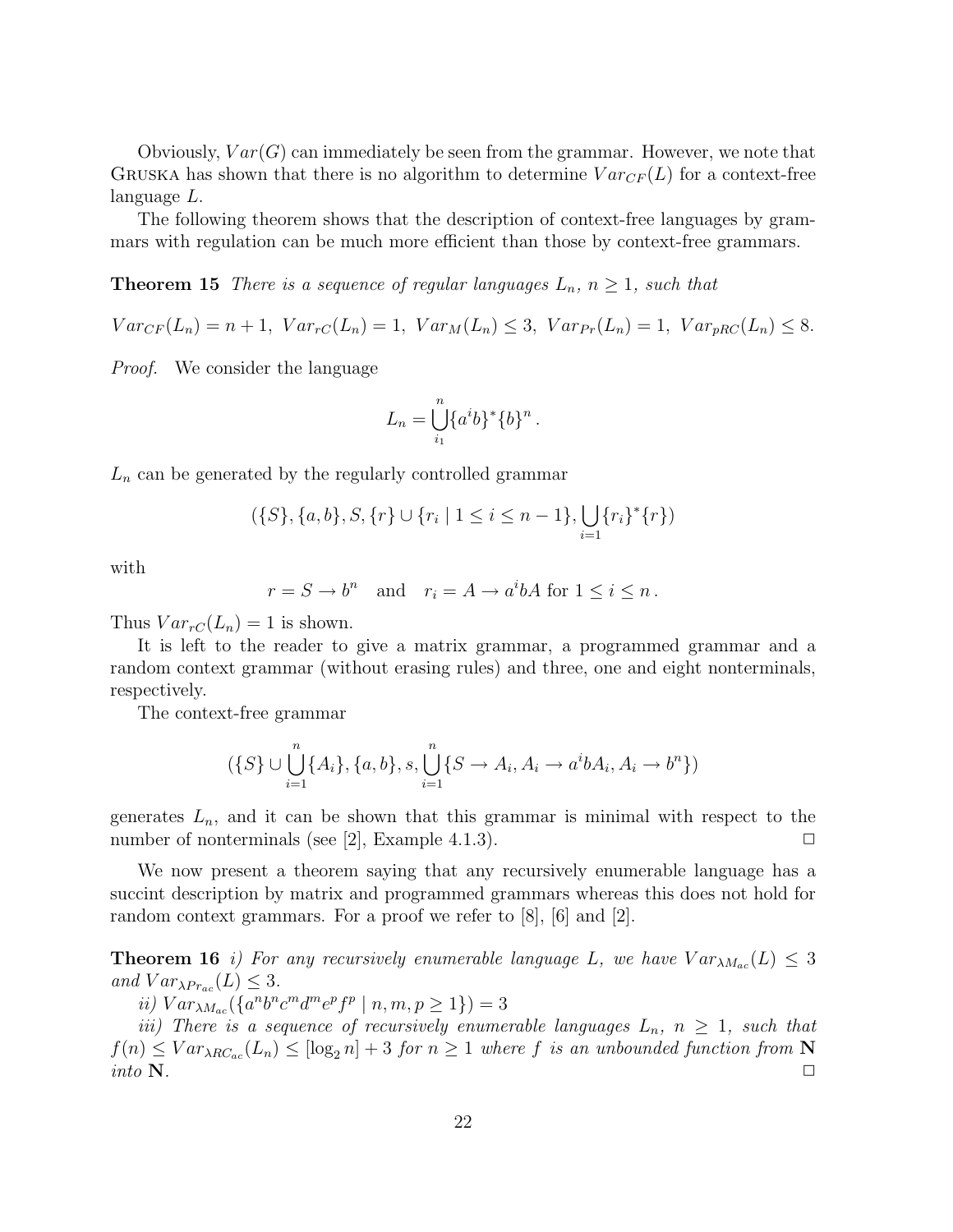We now introduce a further measure of complexity. However, it cannot immediately be seen from the grammar; one has to calculated it from the derivations in the grammar.

**Definition 14** i) Let G be a grammar, and let  $D = S = w_0 \implies w_1 \implies w_2 \implies \dots \implies$  $w_n = w$  be a derivation of w in G. Then we set

$$
Ind(G, w, D) = \max\{\#_N(w_i) \mid 0 \leq 1 \leq n\},
$$
  
\n
$$
Ind(G, w) = \min\{Ind(G, w, D) \mid D \text{ is a derivation of } w \text{ in } G\},
$$
  
\n
$$
Ind(G) = \sup\{Ind(G, w) \mid w \in L(G)\}.
$$

ii) Let X be a family of languages generated by grammars of type  $Y$ . For a language  $L \in X$ , we set

$$
Ind(L, X) = \min\{Ind(G) | G \text{ is of type } Y, L = L(G)\},
$$
  

$$
X_{fin} = \{L | L \in X, Ind(L, X) < \infty\}.
$$

If we impose the finite index restriction the hierarchy of the language families (see Theorem 11 is essentially changed; most of the families coincide as can be seen from the following theorem (for the proof we refer to the constructions given in the preceding sections and to [2]).

**Theorem 17** i) All the following language families are equal to  $M_{fin}$ :  $Pr_{fin}$ ,  $(Pr_{ac})_{fin}$ ,  $\lambda Pr_{fin}$ ,  $(\lambda Pr_{ac})_{fin}$ ,  $rC_{fin}$ ,  $(rC_{ac})_{fin}$ ,  $\lambda rC_{fin}$ ,  $(\lambda rC_{ac})_{fin}$ ,  $\lambda M_{fin}$ ,  $(M_{ac})_{fin}$ ,  $(\lambda M_{ac})_{fin}$ ,  $RC_{fin}$ ,  $\lambda RC_{fin}$ ,

$$
ii) O_{fin} \subseteq M_{fin} \subseteq C_{fin}
$$
  

$$
iii) pRC_{fin} \subseteq M_{fin} \subset M
$$
  

$$
iv) aV_{fin} \subseteq uV_{fin} \subseteq M_{fin}
$$

**Theorem 18** Each language in  $M_{fin}$  is semilinear.  $\Box$ 

For a proof Theorem 18 we refer to [2].

By Theorem 18, the Parikh images of finite index matrix, programmed, regular control etc. grammars coincide with that of regular languages.

# References

- [1] A. Aho, Indexed grammars. An extension of context-free grammars. J. Assoc. Comp. Mach. 15 (1968) 647–671.
- [2] J. Dassow, Gh. Păun, *Regulated Rewriting in Formal Language Theory*, Springer-Verlag, Berlin, Heidelberg, 1989.
- [3] J. Dassow, Gh. Păun, A. Salomaa, Grammars with controlled derivations. In [13], Volume 2, Chapter 3, 101–154.